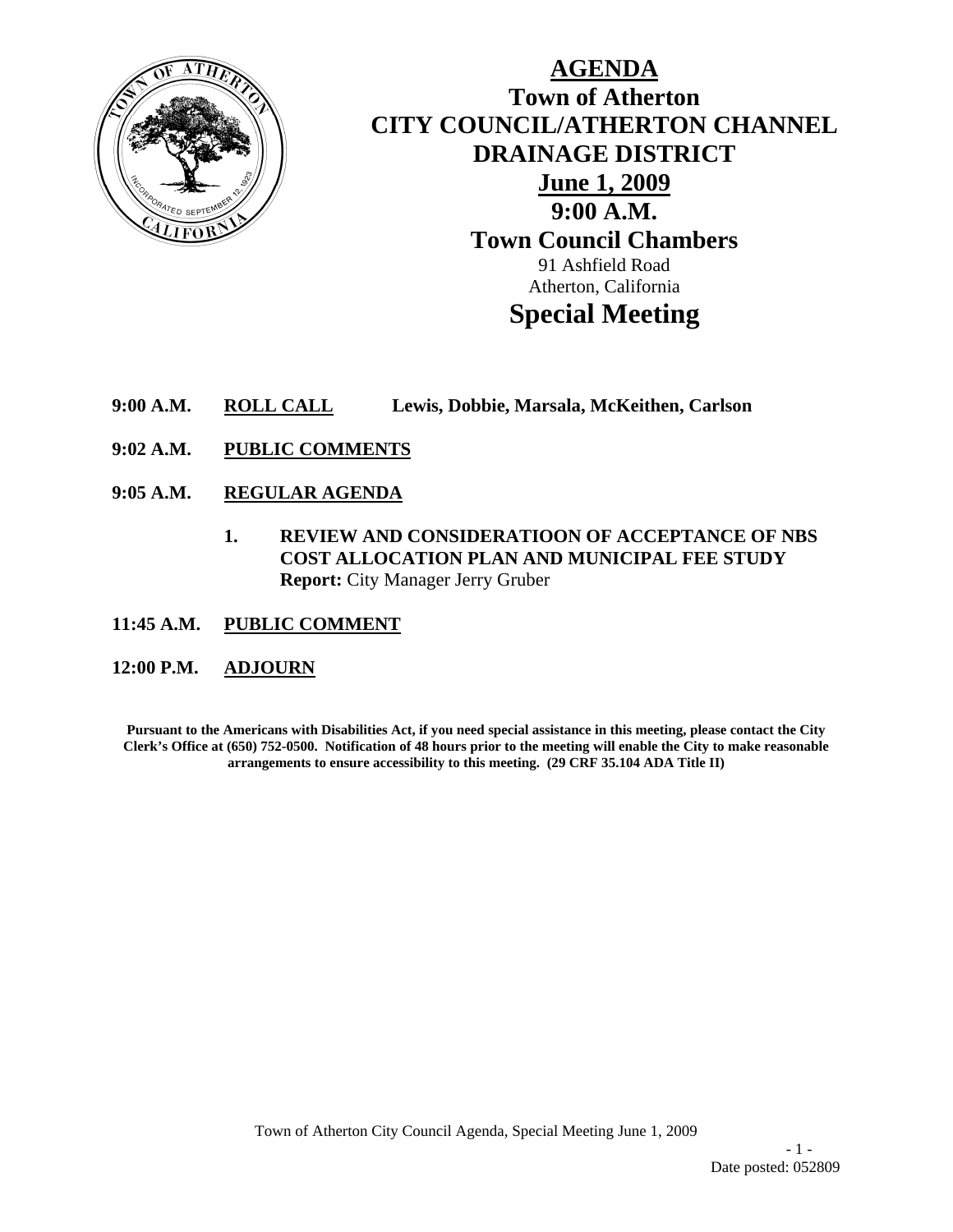# **Town of AthertonCost Allocation, Cost Recovery, and Fee Study**

Policy Discussion:

Draft Master Fee Schedule at Maximum Cost Recovery Levels

City Council Study Session June 1, 2009

*All figures cited in this packet are preliminary and subject to material revision.*

*Refer also to separate draft working version of a maximum Master Fee Schedule and other supporting documents.*

Jeanette Hahn, Director of Financial Consulting Terry Madsen, Senior Consultant Tel: 800.676.7516 Web: www.nbsgov.com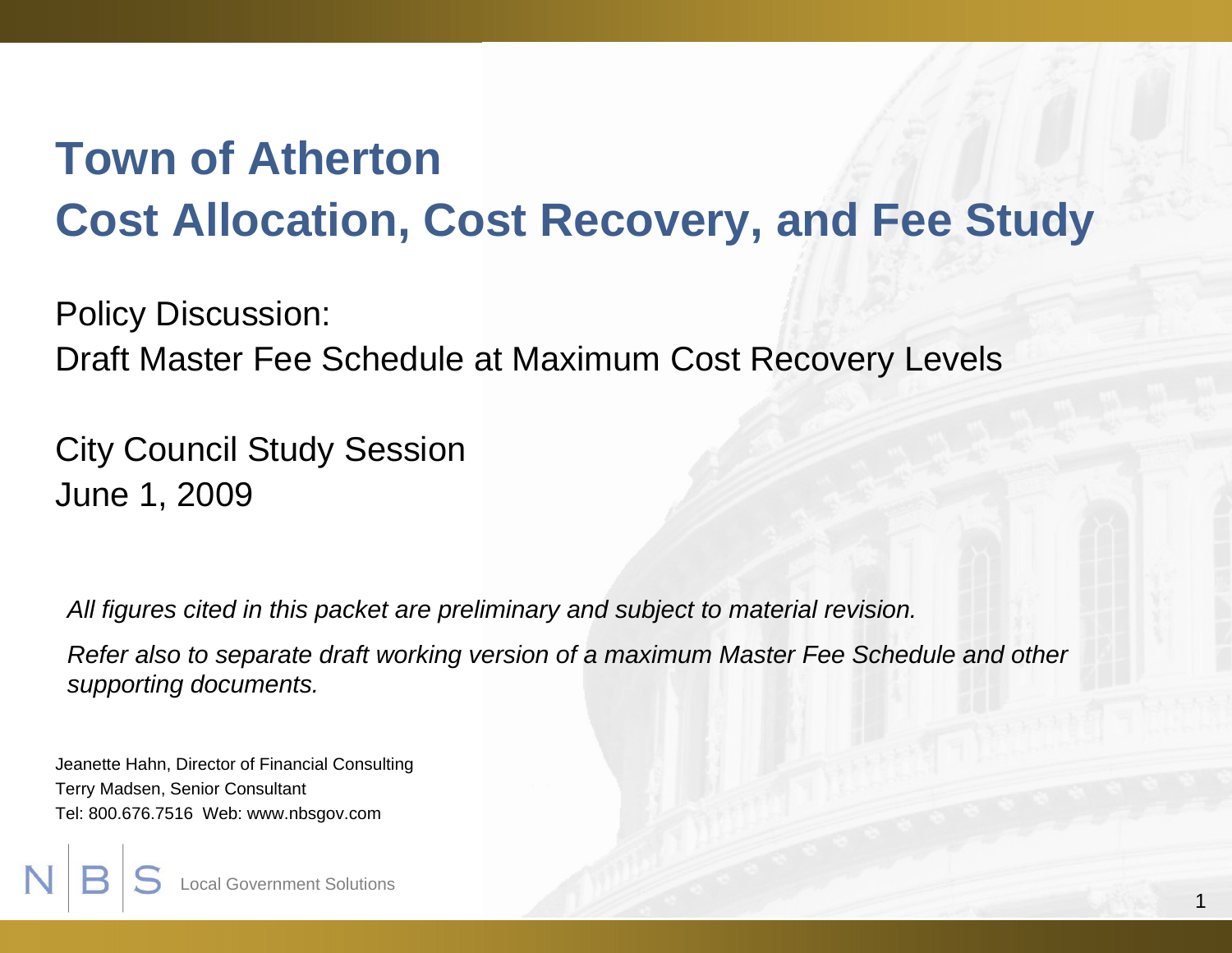# **Study Session Topics and Objectives**

Topics:

- ٠ Review of cost of service methods
- $\blacksquare$ Draft cost of service results
- $\blacksquare$ Current cost recovery levels
- $\blacksquare$ Master Fee Schedule at maximum cost recovery levels
- $\blacksquare$ Description of next steps

Objectives of the Study Session:

- Provide opportunity for City Council review, questions, commentary at the line-item level
- $\blacksquare$  Generate City Council feedback to aid departmental recommendations on a final proposed Master Fee Schedule for Council consideration mid-June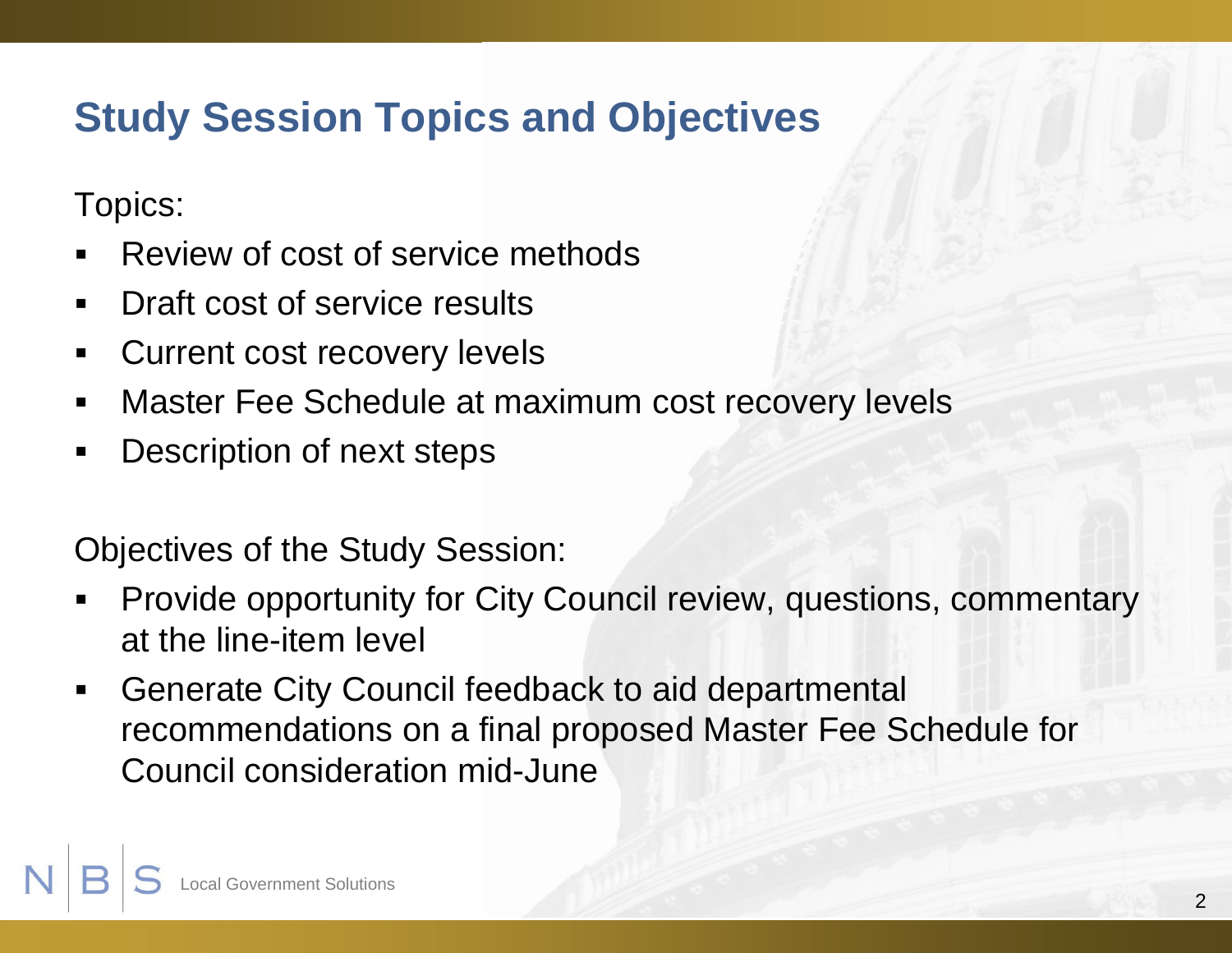|                                                                                                                                                                                                                                                                                                                                                                                                                                                                                                                                                                                                                                                                           | <b>Project Process</b><br>Initiate project and collect published<br>financial / process data<br>Meet with City Council to<br>discuss cost of service<br>approach and initial<br>observations | <b>Meet with</b><br><b>City Council</b><br>to review<br>maximum<br><b>cost</b><br>recovery<br><b>levels</b> | Allow departments to make fee<br>and cost recovery<br>recommendations using cost of<br>service outcomes and<br>preliminary Council feedback<br><b>Issue proposed</b><br>master fee schedule<br>Report on past Building<br>fee collection |
|---------------------------------------------------------------------------------------------------------------------------------------------------------------------------------------------------------------------------------------------------------------------------------------------------------------------------------------------------------------------------------------------------------------------------------------------------------------------------------------------------------------------------------------------------------------------------------------------------------------------------------------------------------------------------|----------------------------------------------------------------------------------------------------------------------------------------------------------------------------------------------|-------------------------------------------------------------------------------------------------------------|------------------------------------------------------------------------------------------------------------------------------------------------------------------------------------------------------------------------------------------|
| <b>City Council review</b><br>of proposed master<br>Develop deliverable cost<br>fee schedule<br>allocation and cost of service<br>Work with departments to<br>models<br>refine cost of service and<br>cost allocation assumptions<br><b>Issue final master</b><br>Acquire labor time estimates<br>fee schedule for City<br>at the activity level from<br><b>Finalize costs of service</b><br>Council approval<br>participating departments<br>and define maximum fee<br>levels<br>Deliver technical<br>models for future in-<br>Issue draft master fee<br>house use<br>schedule at full cost of<br>service levels<br>Issue market comparison<br>ocal Government Solutions |                                                                                                                                                                                              |                                                                                                             |                                                                                                                                                                                                                                          |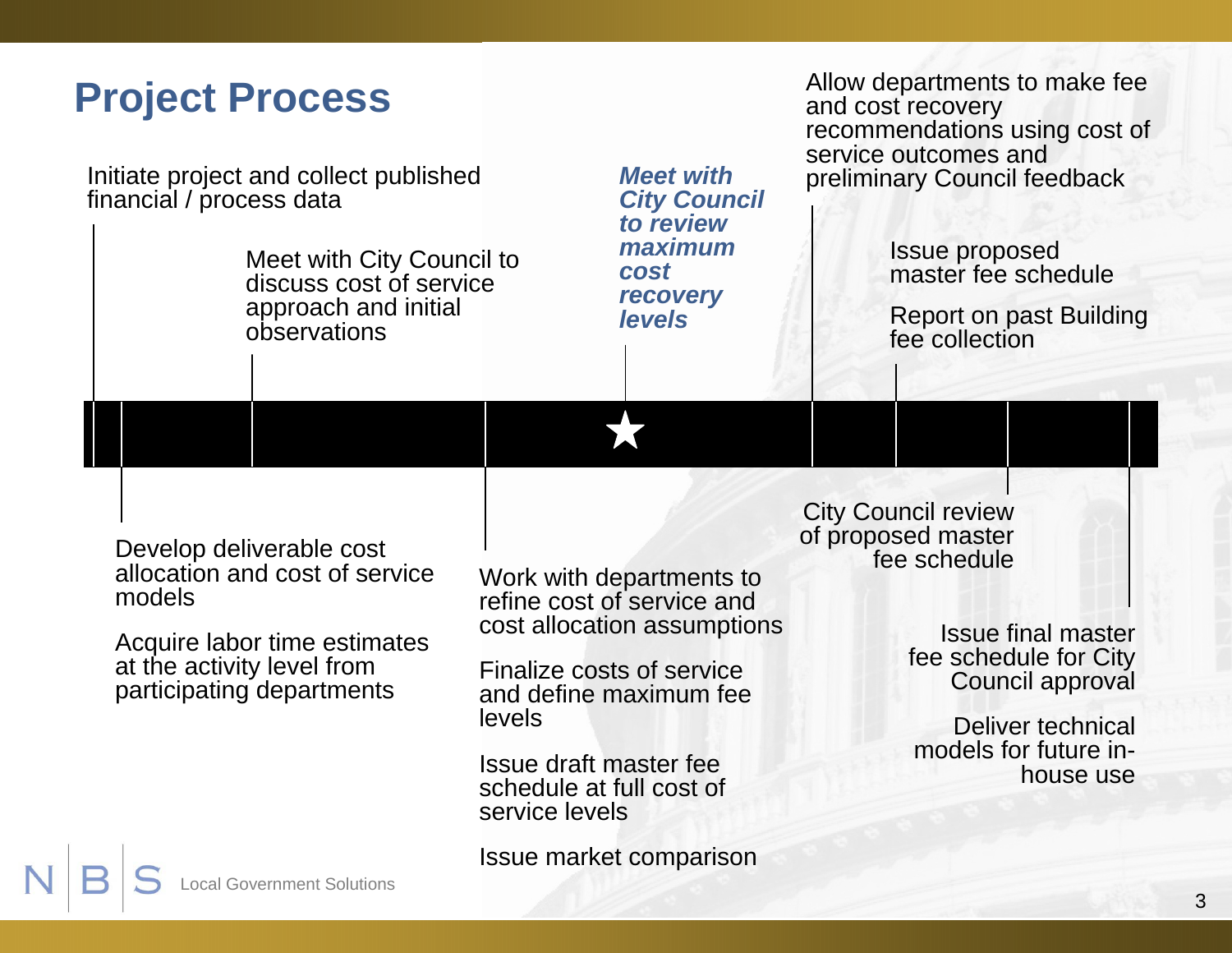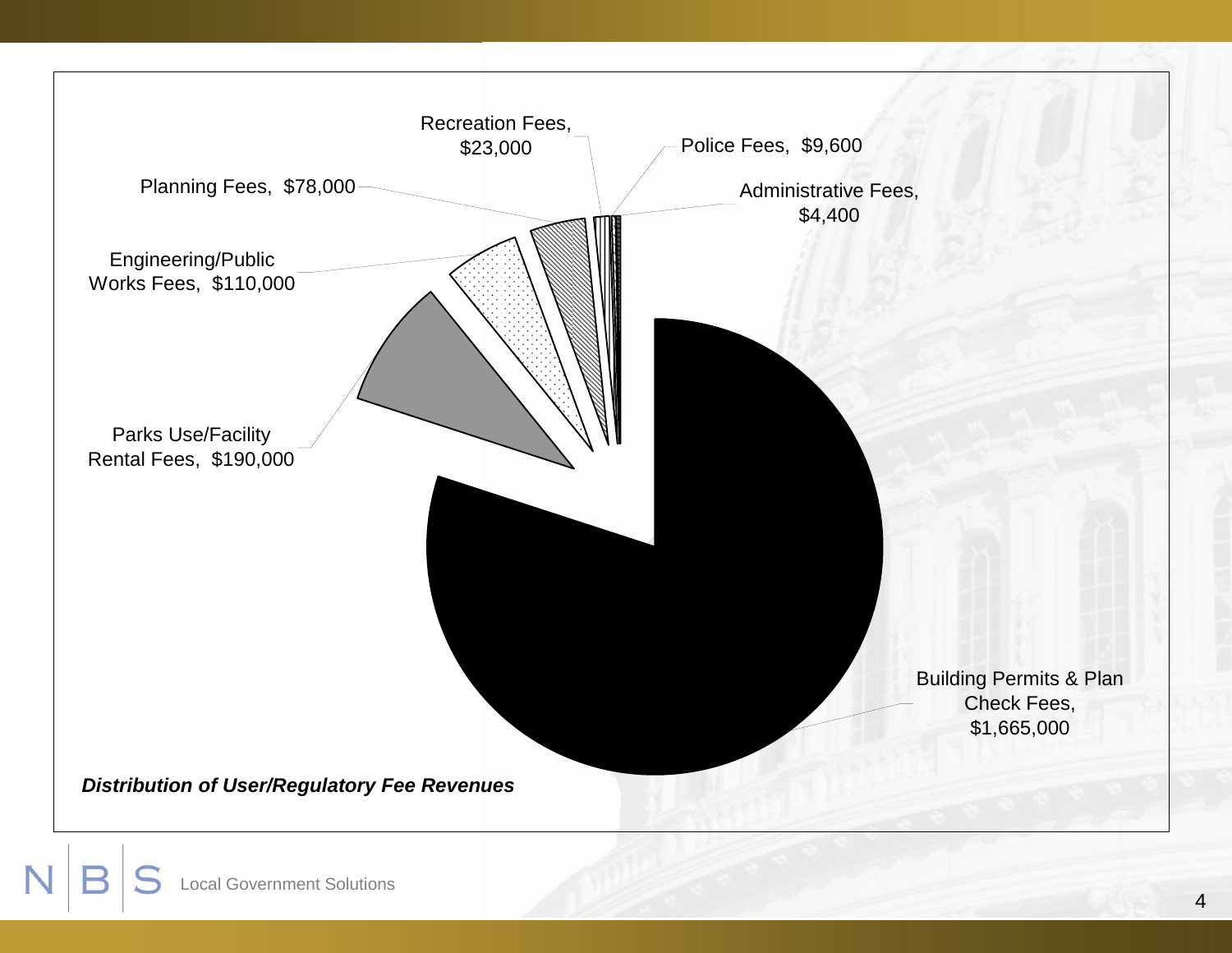# **What Makes Up the Full Cost of Service?**

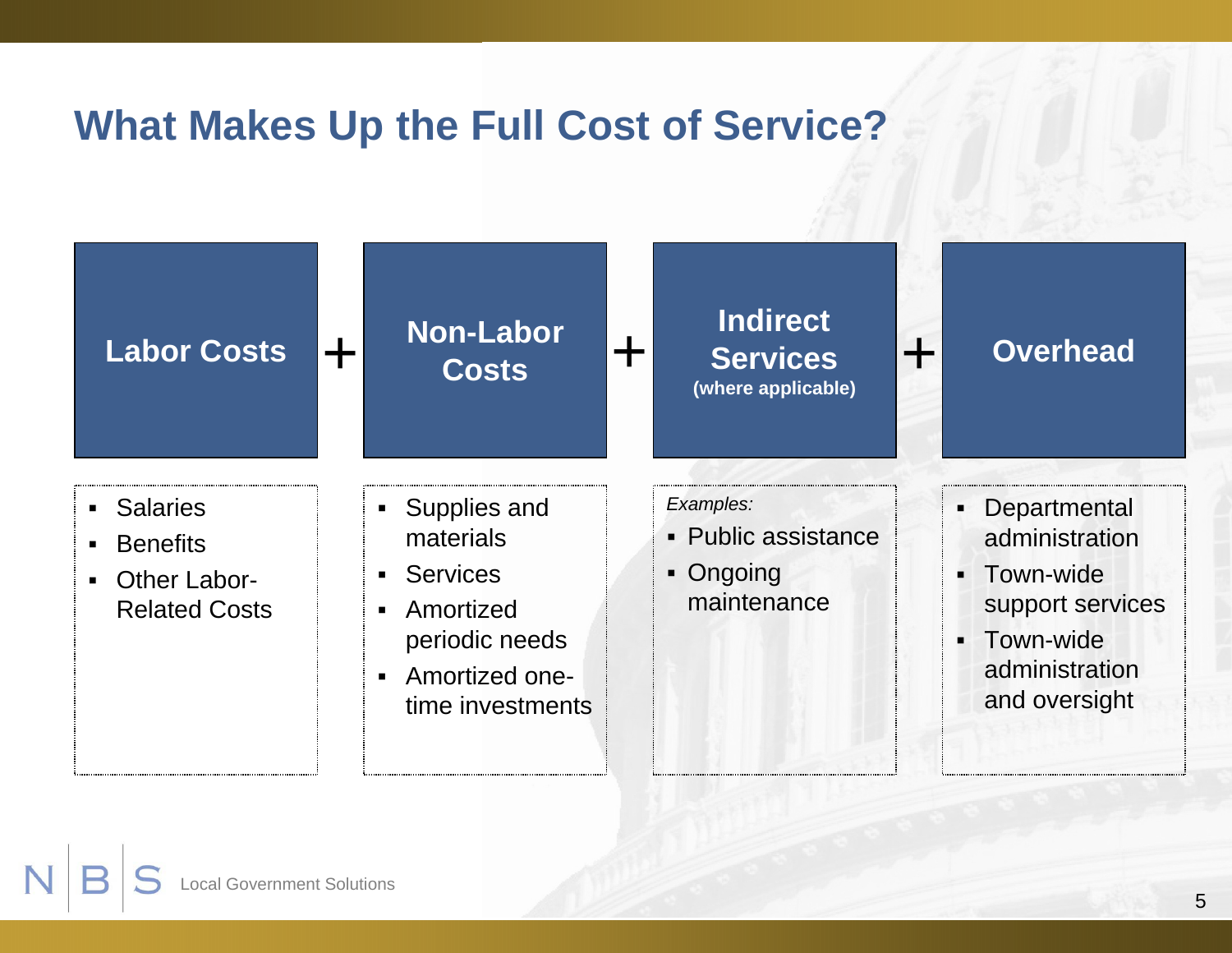# **How Do We Express the Full Cost of Service?**

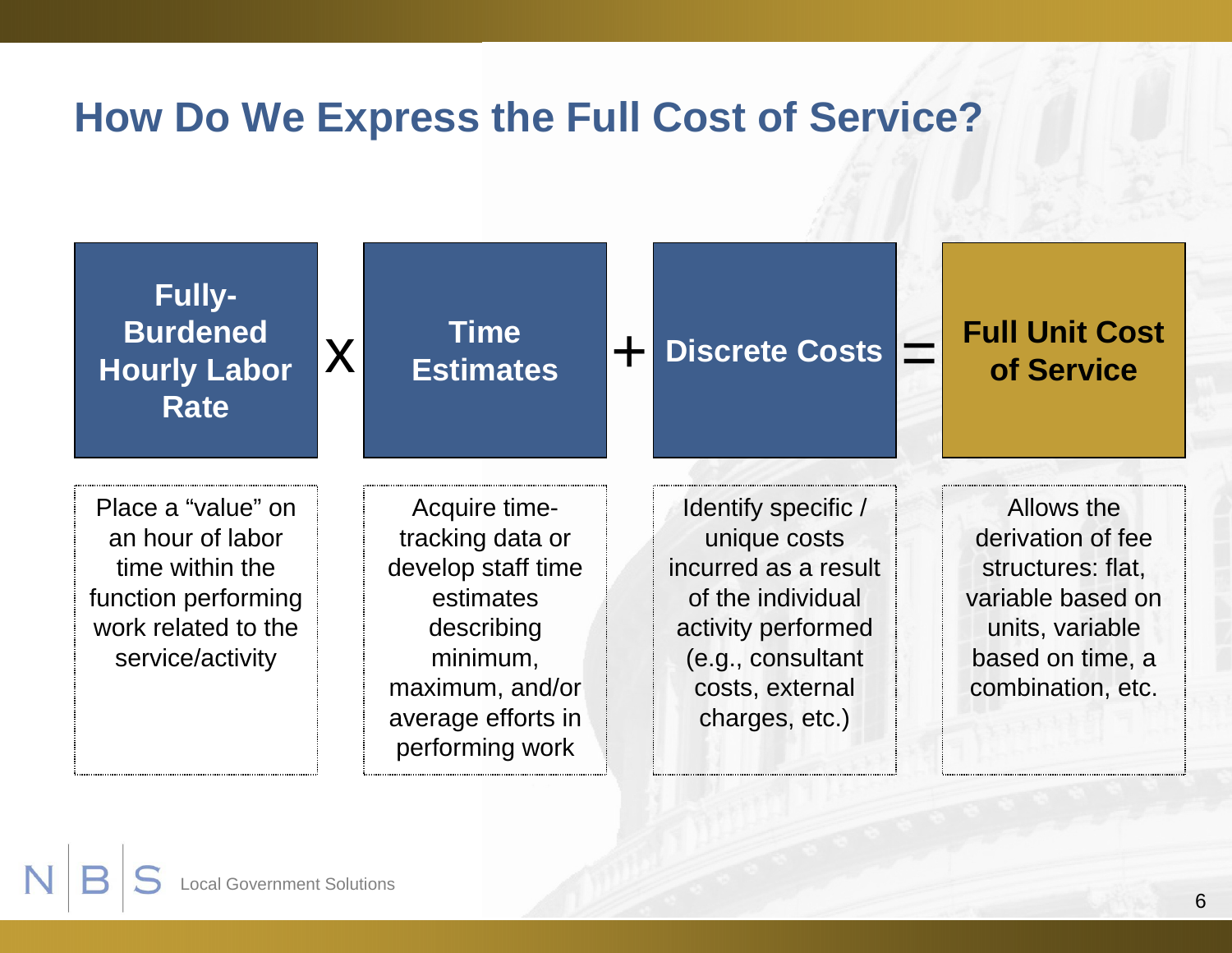# **Cost of Service Limits & Cost Recovery Decisions**



*Minimum Level of Targeted Cost Recovery (0%)*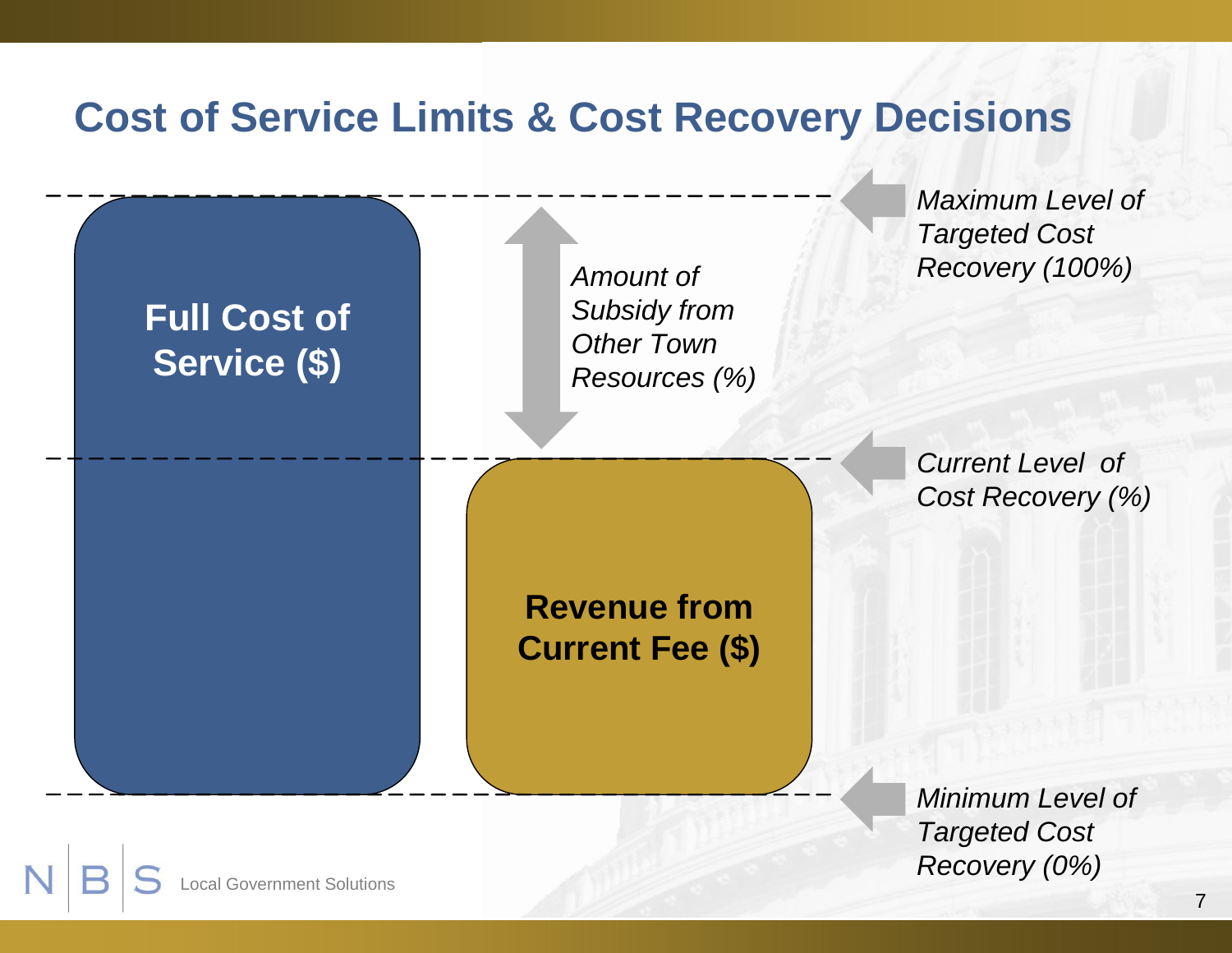# **Overview of Costs and Fees by Category**

Reference Separate Handout: **Draft Working Version of the Master Fee Schedule at Maximum Cost Recovery Levels**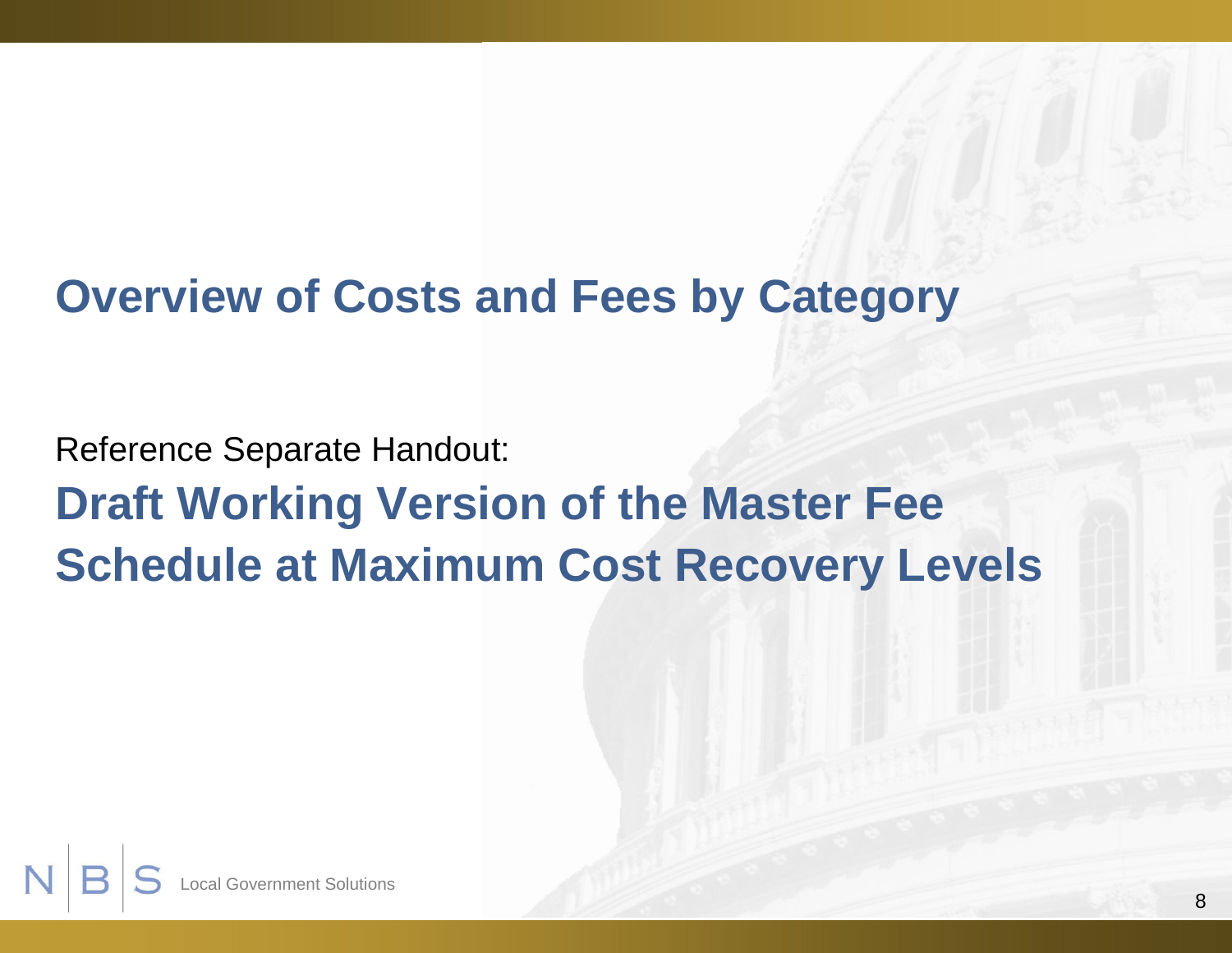#### **Components of the Costs of Service: Building**



- Cost allocation plan results:
	- City Council
	- **Administration**
	- City Attorney
	- Finance
	- Information Technology
	- Building Maintenance
	- Other indirect expenses

- Departmental salaries and benefits
- Estimated GASB 45 funding

**51%**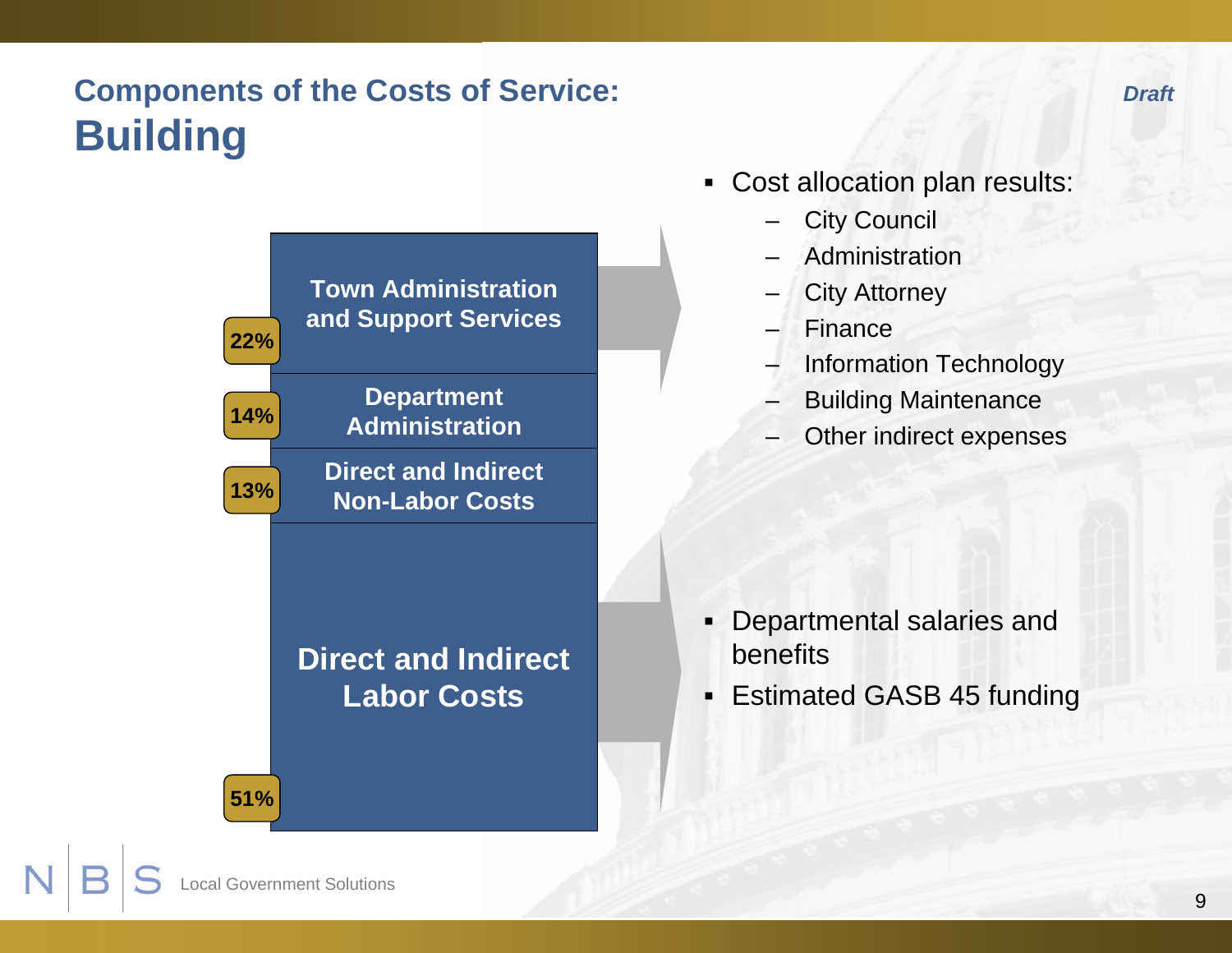# **Functional Components of the Fully-Burdened Hourly Rate: Building**

|                                          | Rate per Direct (Billable) Hour         |                                                            |          |
|------------------------------------------|-----------------------------------------|------------------------------------------------------------|----------|
| <b>Function of Service</b>               | <b>All Departmental</b><br><b>Costs</b> | <b>Maximum Amount Eligible for Cost</b><br><b>Recovery</b> |          |
| Administration and Management            | \$38.25                                 | 95.1%                                                      | \$36.36  |
| <b>General Town Activities</b>           | \$3.26                                  | 0.0%                                                       | \$0.00   |
| Certification and Training               | \$10.21                                 | 100.0%                                                     | \$10.21  |
| Long-Range Planning                      | \$2.23                                  | $0.0\%$                                                    | \$0.00   |
| Code & Policy Development                | \$11.08                                 | 100.0%                                                     | \$11.08  |
| Code Enforcement and Compliance          | \$4.16                                  | $0.0\%$                                                    | \$0.00   |
| <b>Public Information and Assistance</b> | \$40.81                                 | 100.0%                                                     | \$40.81  |
| <b>Direct Activities and Services</b>    | \$123.75                                | 100.0%                                                     | \$123.75 |
| <b>Fully-Burdened Hourly Rate</b>        | \$233.74                                |                                                            | \$222.21 |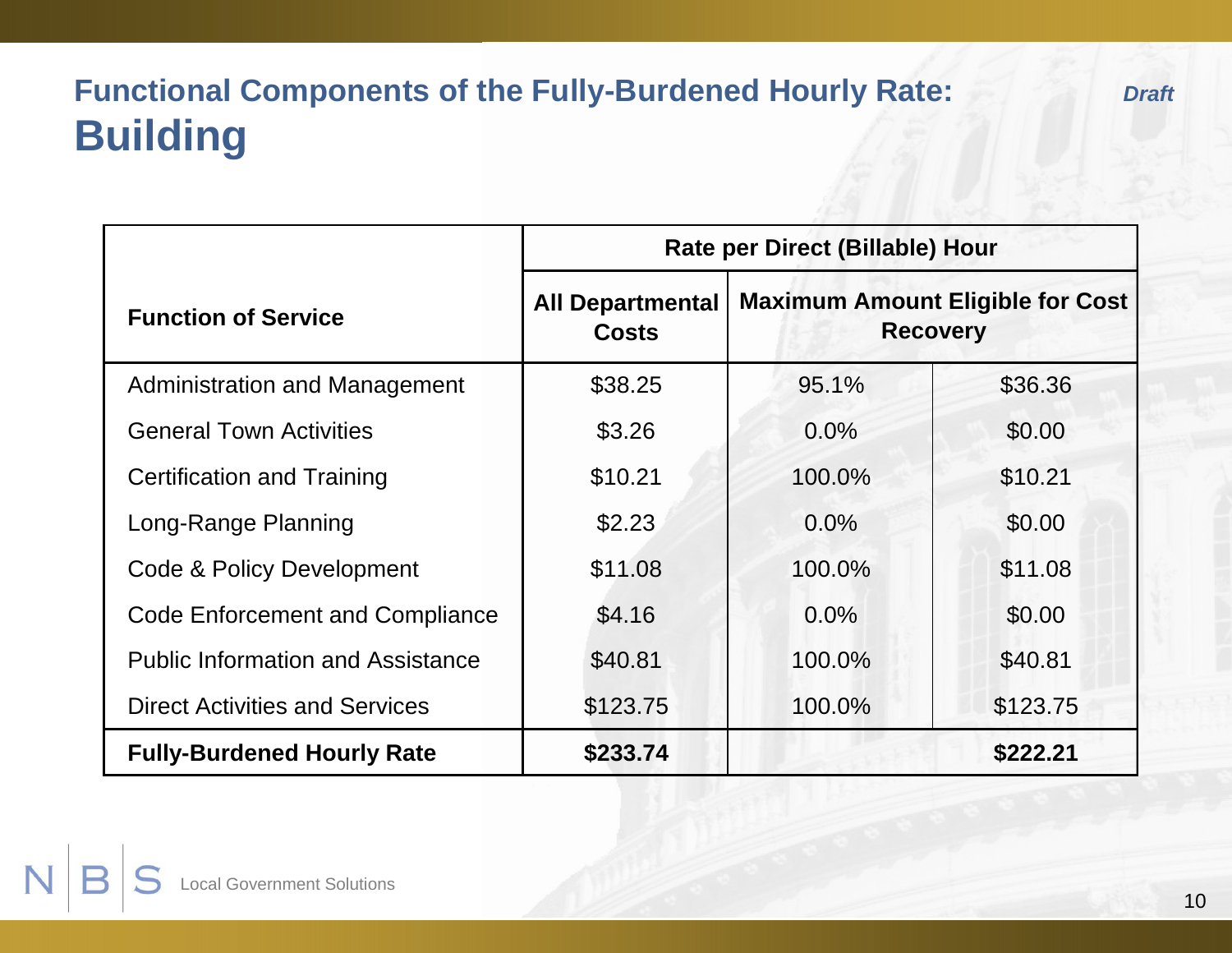Building Permit fee structure:

- ٠ **Fees are tiered**
- $\blacksquare$  Tiers are scaled based on valuation
	- –Eight current valuation tiers
- $\blacksquare$  Base fee at minimum tier threshold plus fee per unit of value above minimum tier threshold
- $\blacksquare$  Tier scaling attempts to link size of project with the appropriate level of effort expended by the Town to review and inspect the project
- $\blacksquare$  Valuation metrics vary by jurisdiction
	- Not intended to represent the actual market value of the project
	- Set to link projects within the proper scale so that the fee paid is proportionate to the effort and costs incurred by the jurisdiction
	- Valuation references could actually be eliminated and replaced with tiers scaled by square footage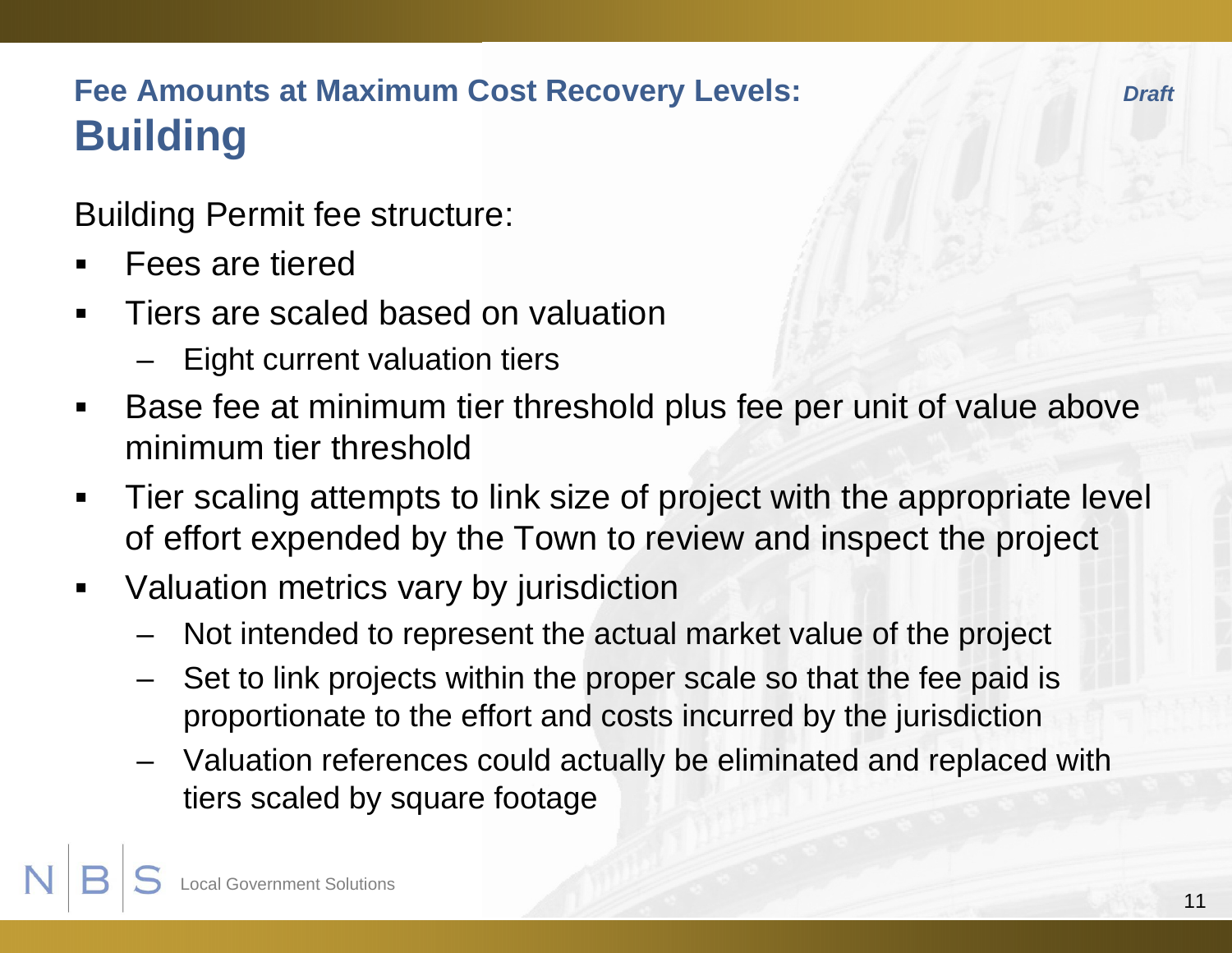*Draft*

#### Implied project size in current fee tiers:

|                         | <b>Habitable Project Size</b> |                                                                           |         |         |  | <b>Non-Habitable Project Size</b> |
|-------------------------|-------------------------------|---------------------------------------------------------------------------|---------|---------|--|-----------------------------------|
| <b>Valuation Tier</b>   | Feet                          | Minimum Square   Maximum Square   Minimum Square   Maximum Square<br>Feet | Feet    | Feet    |  |                                   |
| $$1 - $500$             | 0.0                           | 1.4                                                                       | 0.0     | 2.0     |  |                                   |
| $$501 - $2,000$         | 1.4                           | 5.7                                                                       | 2.0     | 8.0     |  |                                   |
| $$2,001 - $25,000$      | 5.7                           | 71.4                                                                      | 8.0     | 100.0   |  |                                   |
| $$25,001 - $50,000$     | 71.4                          | 142.9                                                                     | 100.0   | 200.0   |  |                                   |
| $$50,001 - $100,000$    | 142.9                         | 285.7                                                                     | 200.0   | 400.0   |  |                                   |
| $$100,001 - $500,000$   | 285.7                         | 1,428.6                                                                   | 400.0   | 2,000.0 |  |                                   |
| $$500,001 - $1,000,000$ | 1,428.6                       | 2,857.1                                                                   | 2,000.0 | 4,000.0 |  |                                   |
| \$1,000,001 and greater | 2,857.1                       |                                                                           | 4,000.0 |         |  |                                   |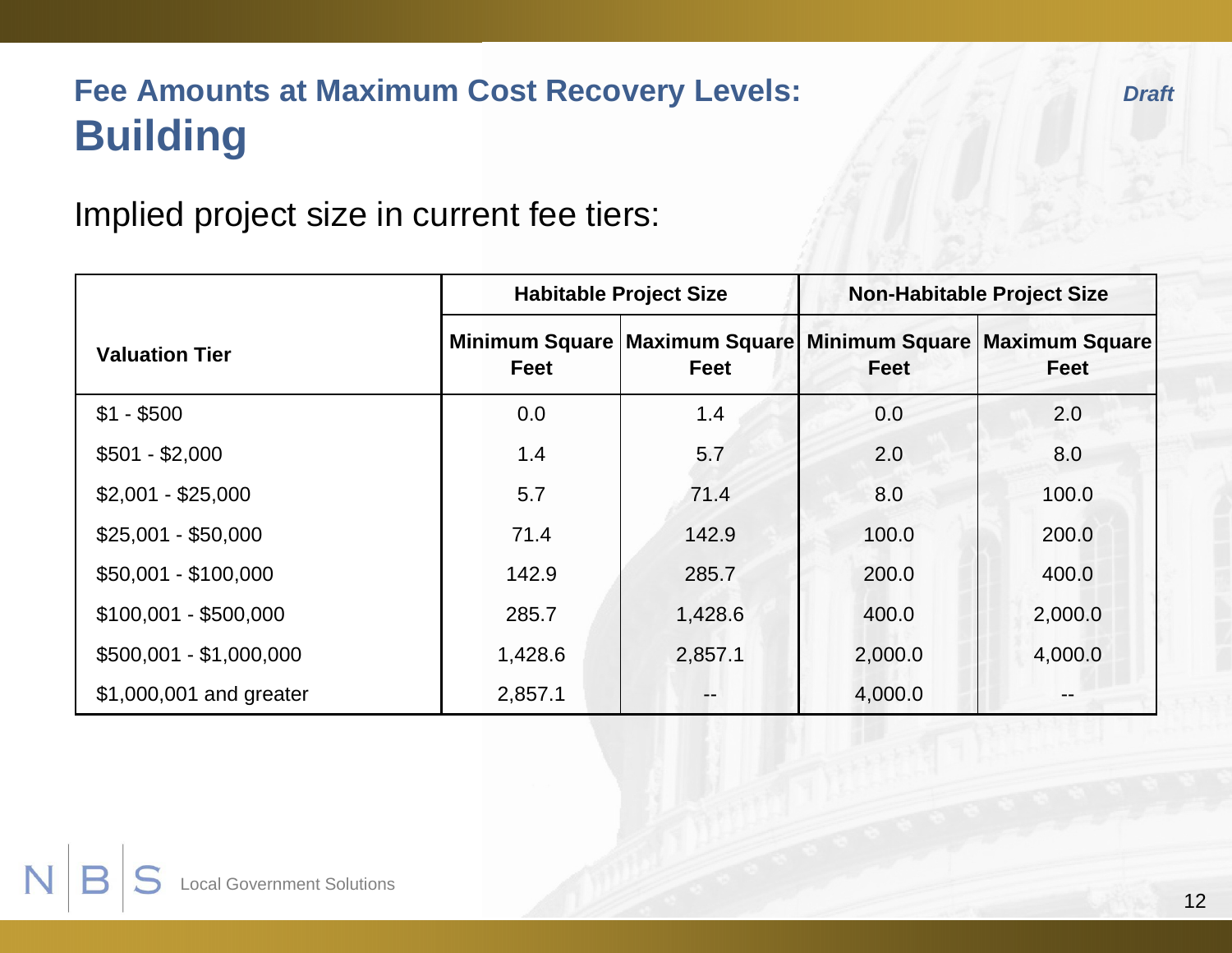Workload within valuation ranges:

| <b>Valuation Range</b><br>(Ranges Do Not Match Fee Structure)<br>Tiers) | <b>Percent of</b><br>Workload in<br><b>Sample Set</b> |
|-------------------------------------------------------------------------|-------------------------------------------------------|
| $$1 - $39,999$                                                          | not counted                                           |
| \$40,000 - \$50,000                                                     | 16%                                                   |
| \$50,001 - \$100,000                                                    | 25%                                                   |
| $$100,001 - $500,000$                                                   | 38%                                                   |
| \$500,001 - \$1,000,000                                                 | 6%                                                    |
| \$1,000,001 - \$2,999,999                                               | 12%                                                   |
| \$3,000,000 and greater                                                 | 3%                                                    |

*Data from FY 2003-04 through 2008.*

13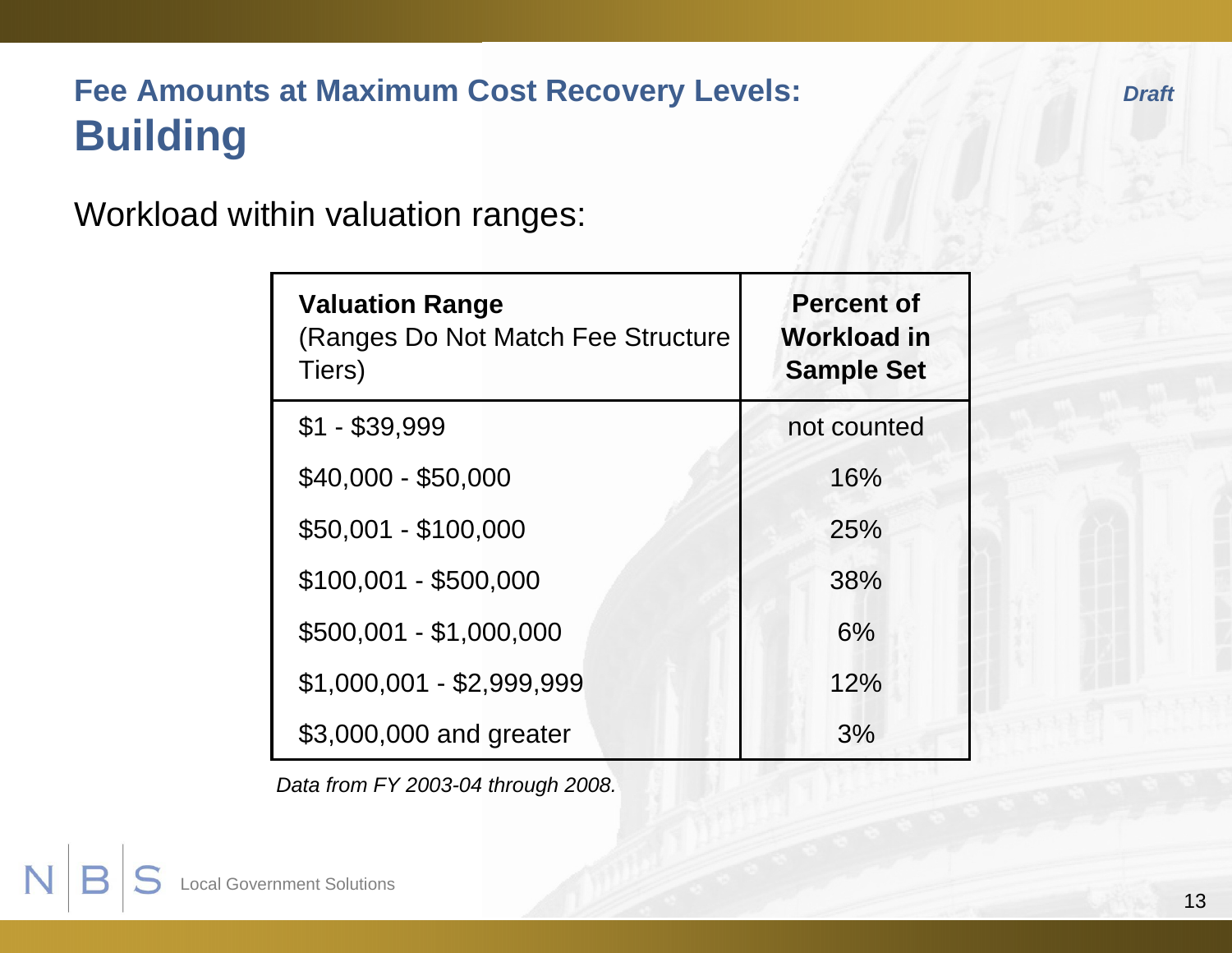Observations from the Master Fee Schedule:

- New and remodeled habitable residential construction
	- Current measurable cost recovery achievement across all thresholds varies, but remains consistently beneath the maximum cost of service justified
	- Maximum measurable current cost recovery achievement is 57% for new construction and 68% for remodeled construction
- $\blacksquare$  New and remodeled non-habitable residential construction
	- Up to \$100,000: maximum measurable current cost recovery is 43% for new construction and 47% for remodeled construction
	- Above \$100,000 for both new and remodeled construction: cost recovery is near/at 100%, and in some cases, current fees could be recalibrated to match 100%
- $\blacksquare$  Costs associated with Plan Review vary depending on threshold and construction type and do not exactly and universally match the current fee of 65% of the Building Permit fee
- $\blacksquare$  Current cost recovery for miscellaneous Building fees shows substantial room for increased cost recovery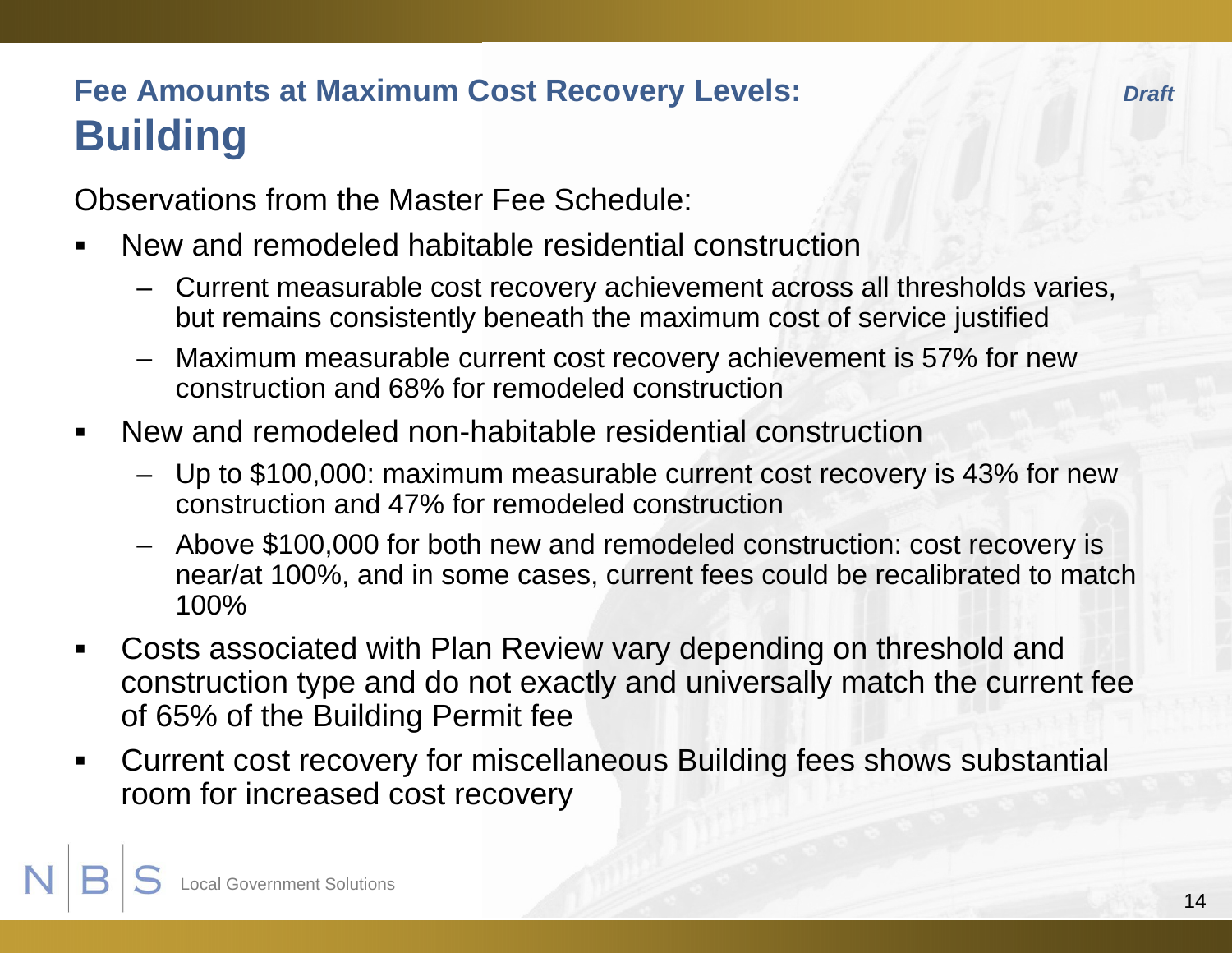#### **Components of the Costs of Service: Planning**

 Could include amortized cost for facility replacement (adds 7% to costs shown in maximum fee schedule)



- Cost allocation plan results:
	- City Council
	- Administration
	- City Attorney
	- Finance
	- Information Technology
	- Building Maintenance
	- Other indirect expenses

■ Contract Planner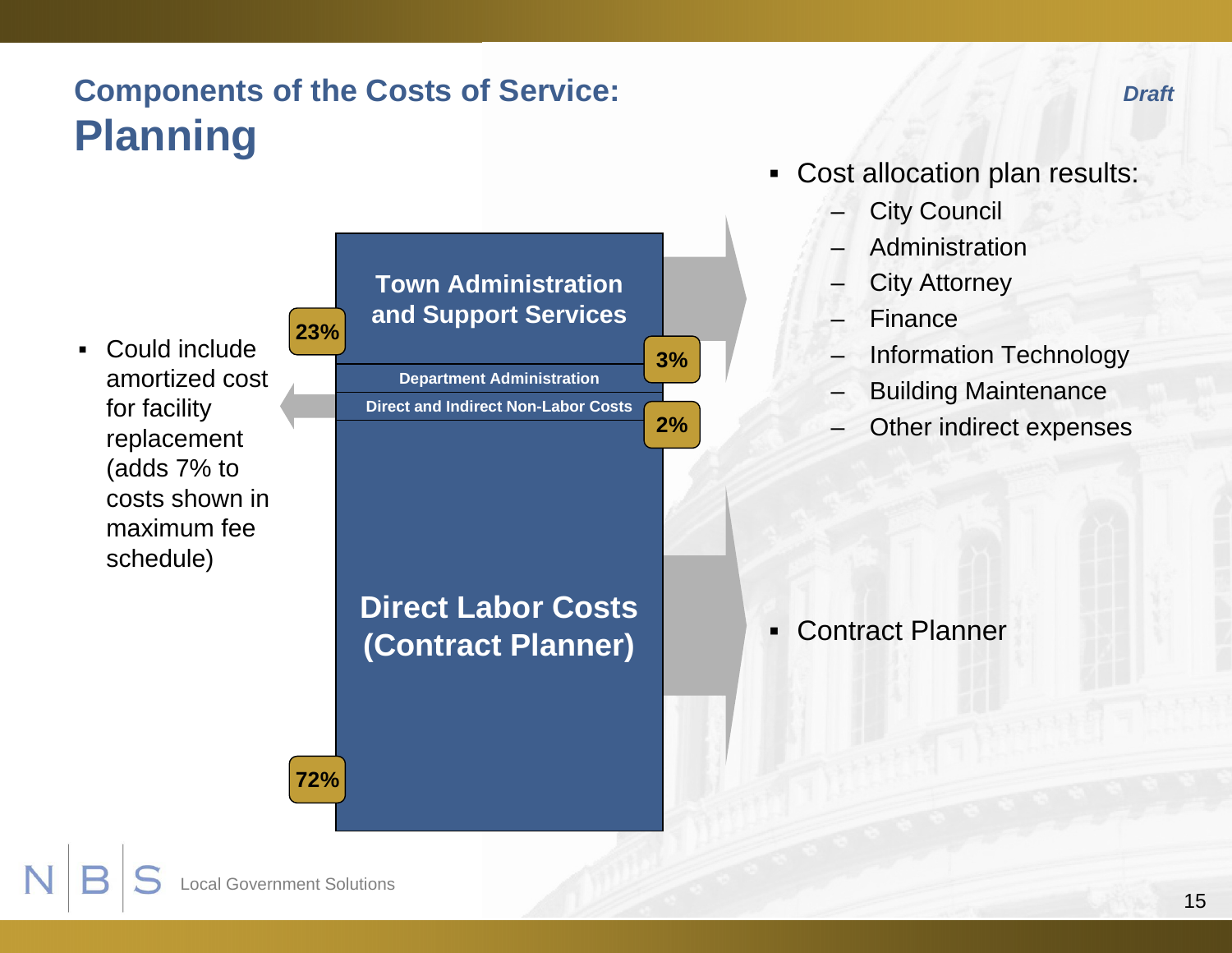# **Functional Components of the Fully-Burdened Hourly Rate: Planning**

*Draft*

| <b>Cost Component</b>               | <b>Rate per Direct</b><br>(Billable) Hour |
|-------------------------------------|-------------------------------------------|
| <b>Contract Planner (Composite)</b> | \$121.67                                  |
| <b>Other Town Costs</b>             | \$46.69                                   |
| <b>Fully-Burdened Hourly Rate</b>   | \$168.36                                  |

*Excludes General Plan and ancillary costs.*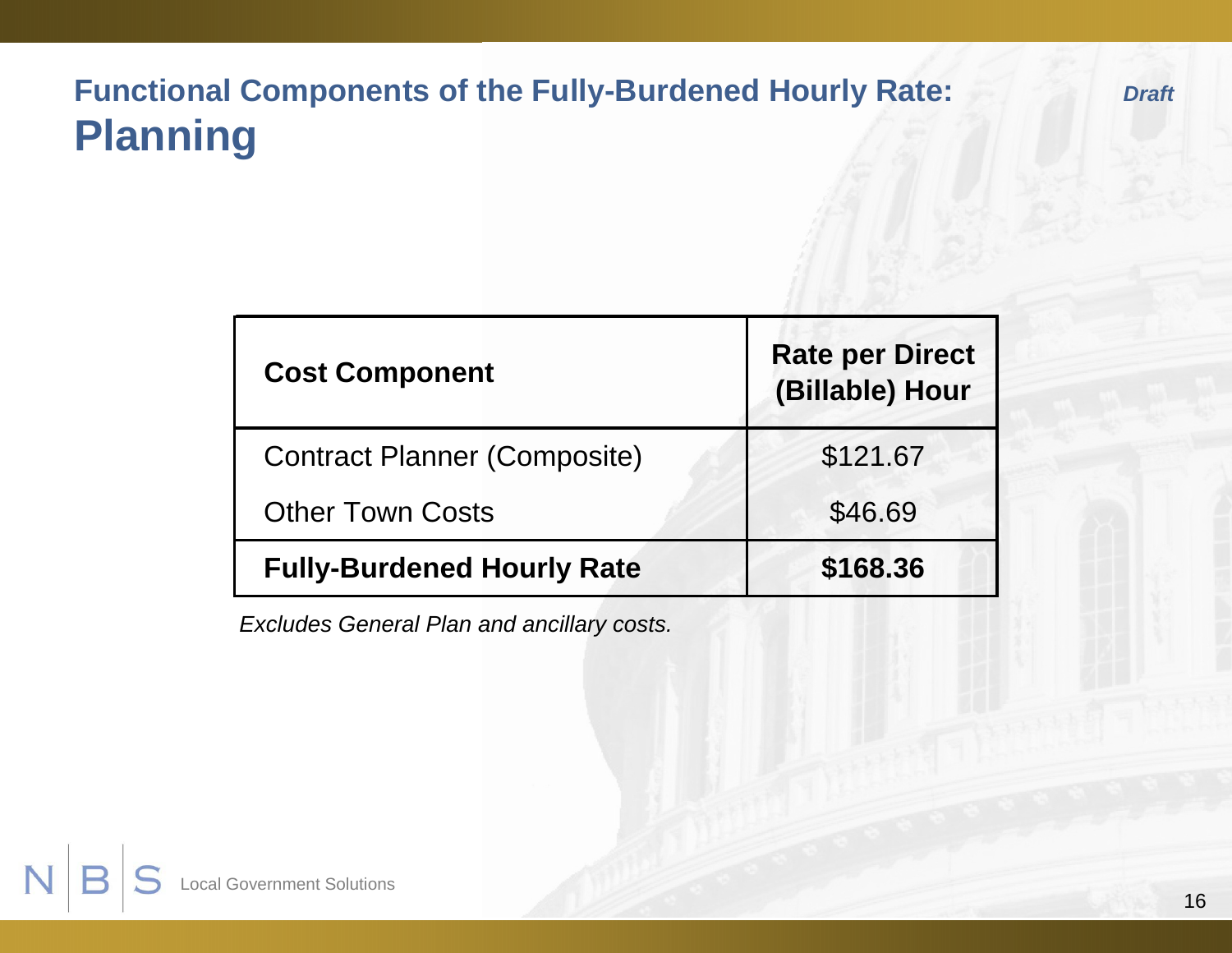Planning fee structure:

- ٠ Nearly all fees are structured to recover full calculated costs
	- Minimum fee collected, regardless of project
	- Deposit collected
	- Fully-burdened hourly rates, including Contract Planner's billable rates, are charged to the applicant using actual time recorded to each project
		- •Unused deposit monies are refunded
		- $\bullet$ Additional deposit is collected if original deposit is exhausted

Observations from the Master Fee Schedule:

- Most minimum fees could be increased to recover Town overhead and match minimum Planner efforts
- $\blacksquare$ Several fees could be recalibrated to 100% of cost
- ٠ Several activities for which new fees could be considered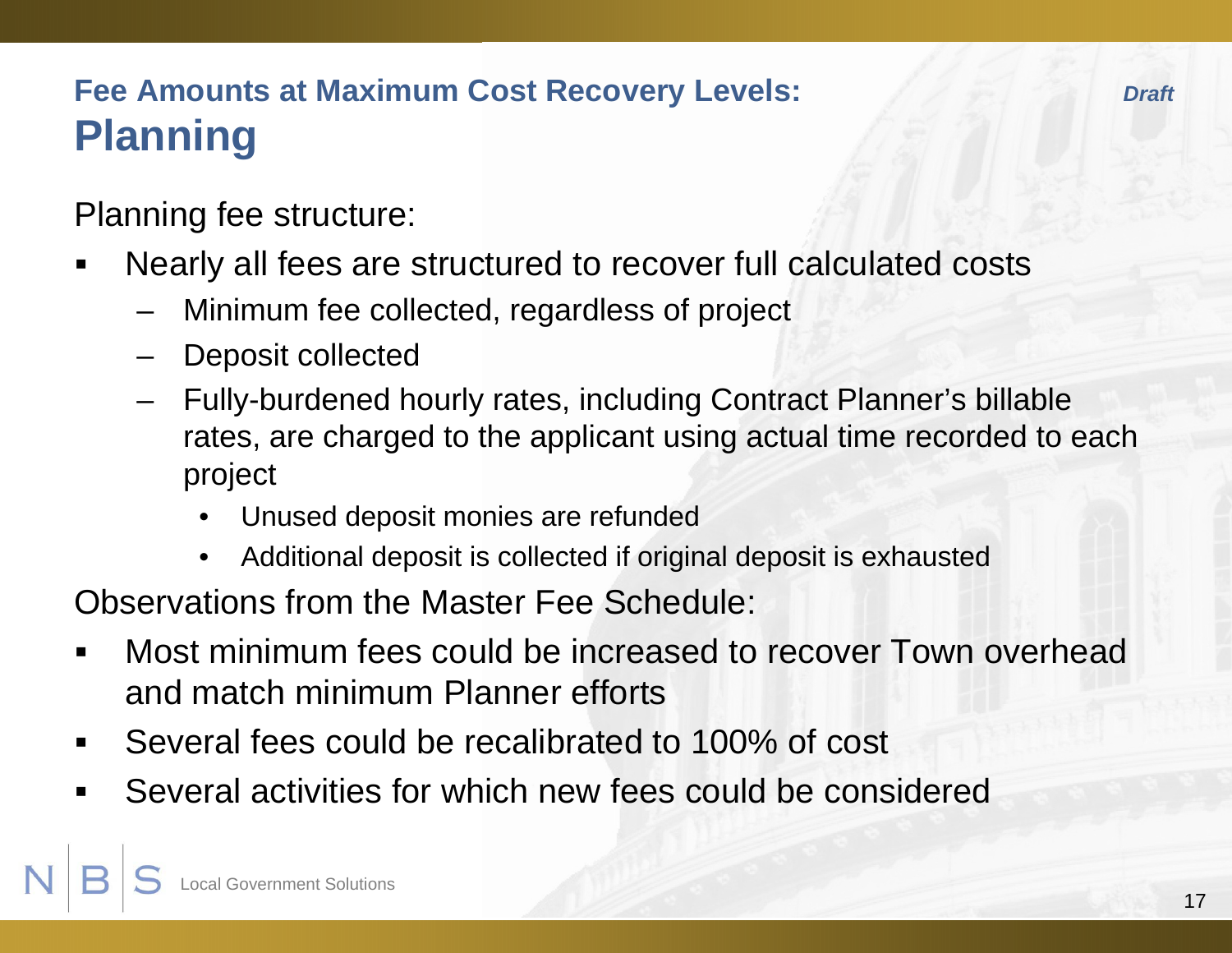#### **Functional Components of the Fully-Burdened Hourly Rate: Public Works/Engineering**

**17%**

**14%**

*Draft*

#### **Direct and Indirect Labor Costs Direct and Indirect Non-Labor CostsDepartment Administration Town Administration and Support Services** Could include **Could include**<br>amortized cost for facility replacement (adds 7% to costs shown in maximum fee schedule) **23%**

- Cost allocation plan results:
	- City Council
	- Administration
	- City Attorney
	- Finance
	- Information Technology
	- Building Maintenance
	-

- Departmental salaries and benefits
- Estimated GASB 45 funding

**46%**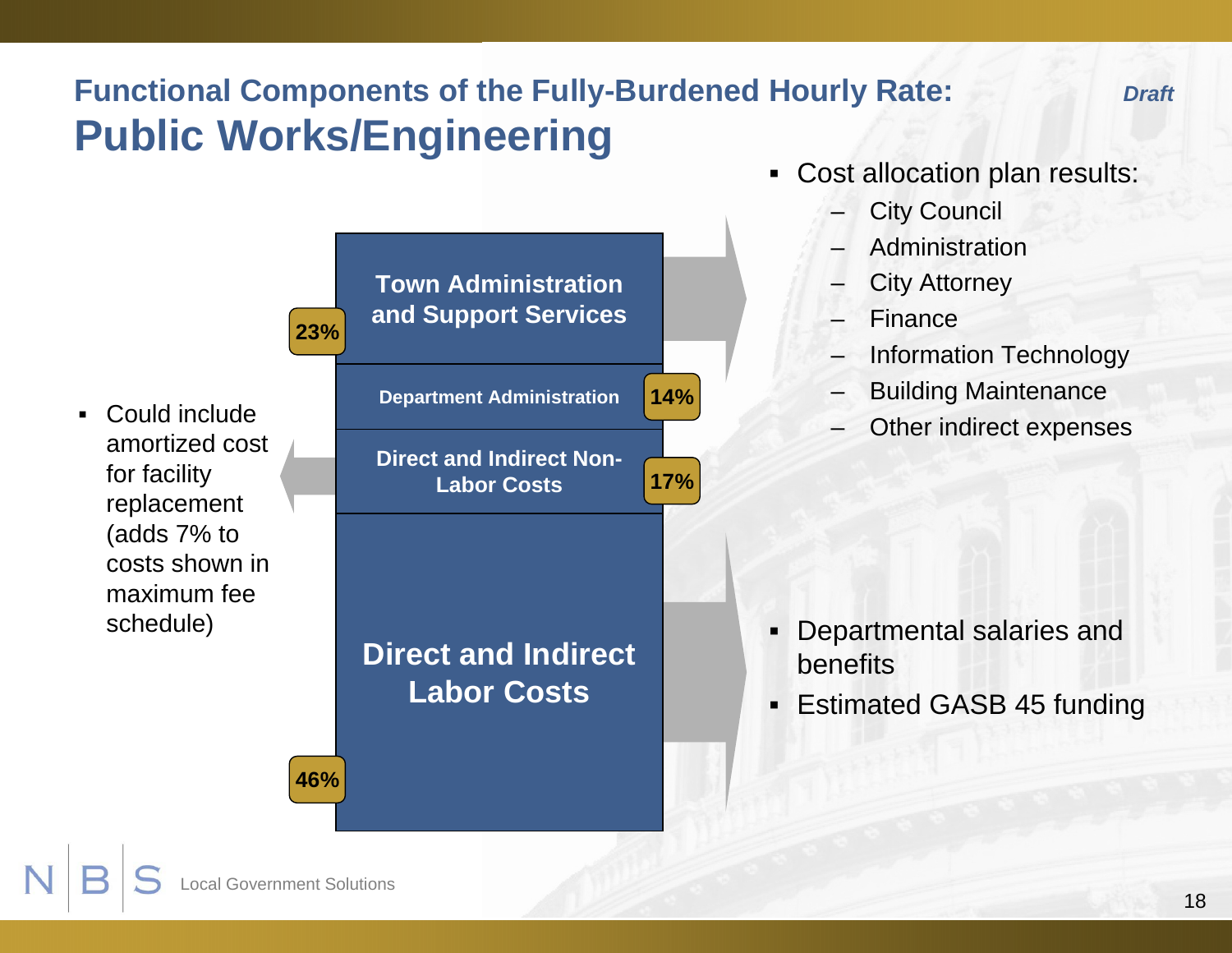# **Functional Components of the Fully-Burdened Hourly Rate: Public Works/Engineering**

| <b>Cost Component</b>                             | <b>Rate per Direct</b><br>(Billable) Hour |
|---------------------------------------------------|-------------------------------------------|
| <b>Labor Costs</b>                                | \$92.11                                   |
| <b>Non-Labor Costs</b>                            | \$33.02                                   |
| <b>Department Administration</b>                  | \$27.54                                   |
| <b>Town Administration &amp; Support Services</b> | \$45.57                                   |
| <b>Fully-Burdened Hourly Rate</b>                 | \$198.23                                  |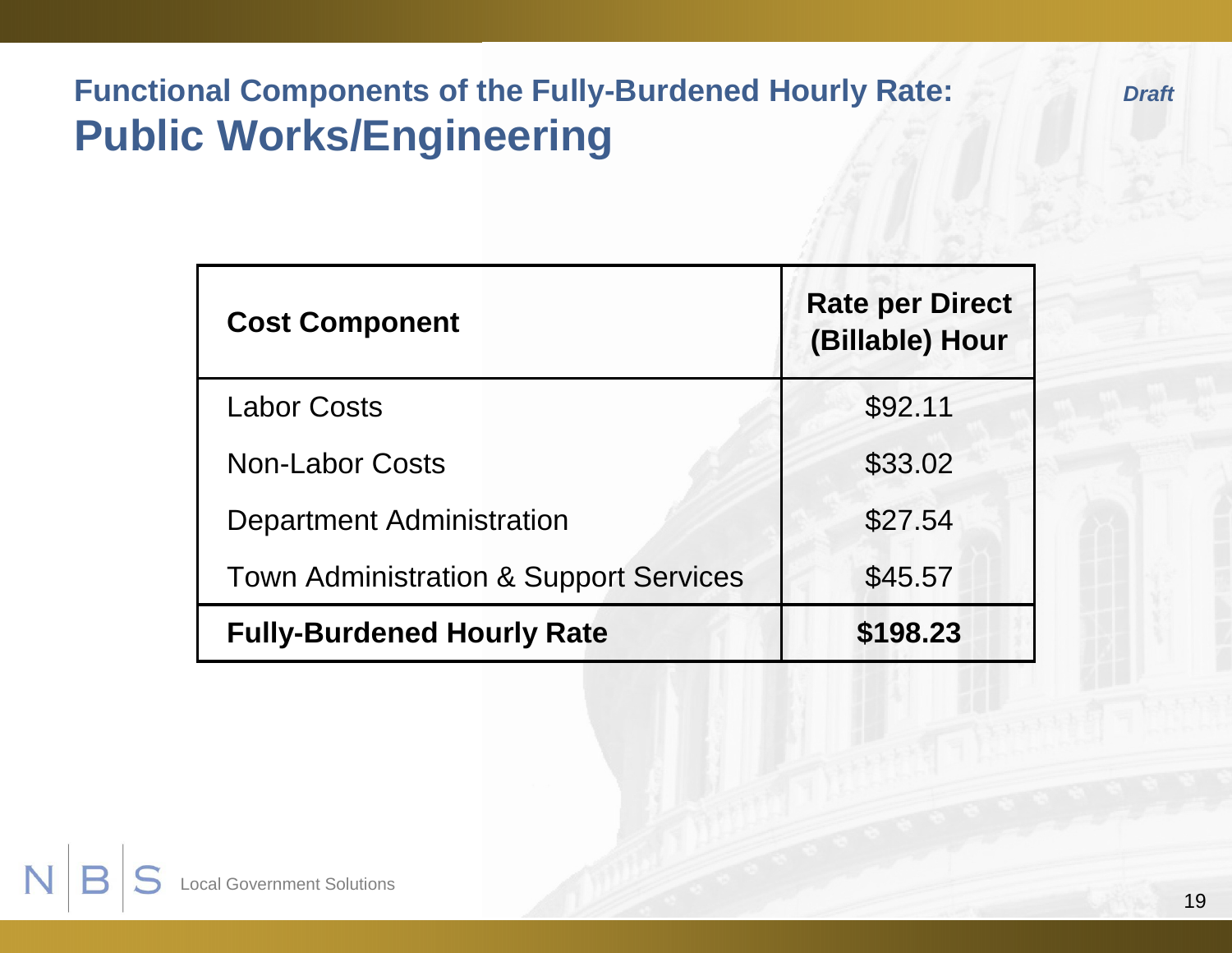#### **Fee Amounts at Maximum Cost Recovery Levels: Public Works/Engineering**

Observations from the Master Fee Schedule:

- ٠ Activity categories are proposed to be restructured to better correlate to different levels of effort actually required
	- Separate fee categories by project type and defining characteristics
	- Set fees based on a metric to account for size
	- Bill for actual time where appropriate
- $\blacksquare$  Fee structure is proposed to improve opportunities for cost recovery when excessive plan review and inspections are caused by the applicant
- $\blacksquare$  With the exception of one category, current cost recovery achievement is substantively below maximum recovery levels justified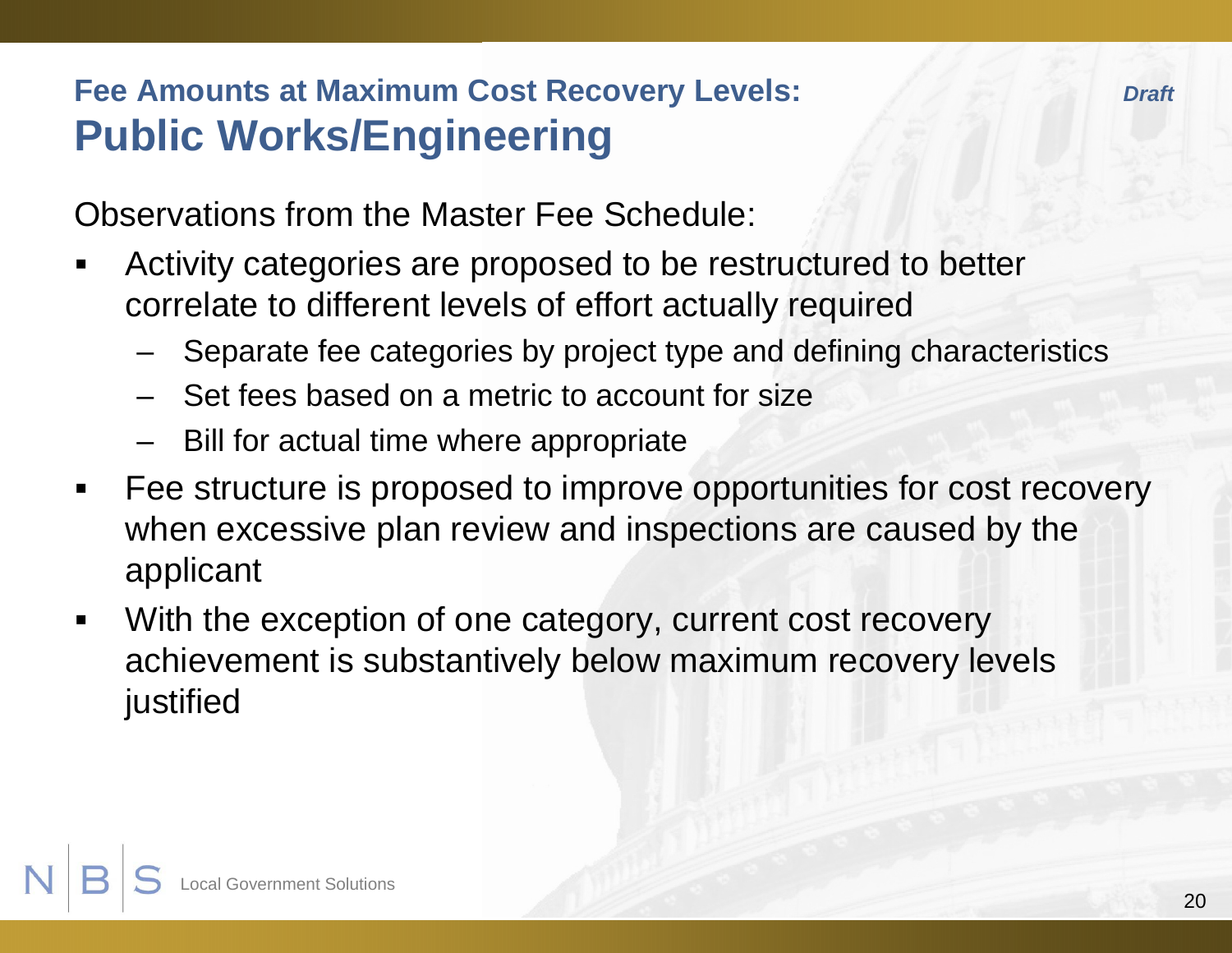#### **Functional Components of the Fully-Burdened Hourly Rate: Parks**

- **Direct and Indirect Labor Costs Direct and Indirect Non-Labor CostsDepartment AdministrationTown Administration and Support Services** • Could include amortized cost for facility replacement (adds 7% to costs shown in maximum fee schedule) **49%19%15% 17%**■
- Cost allocation plan results:
	- City Council
	- Administration
	- City Attorney
	- Finance
	- Information Technology
	- Building Maintenance
	- Other indirect expenses
- Departmental salaries and benefits
- Estimated GASB 45 funding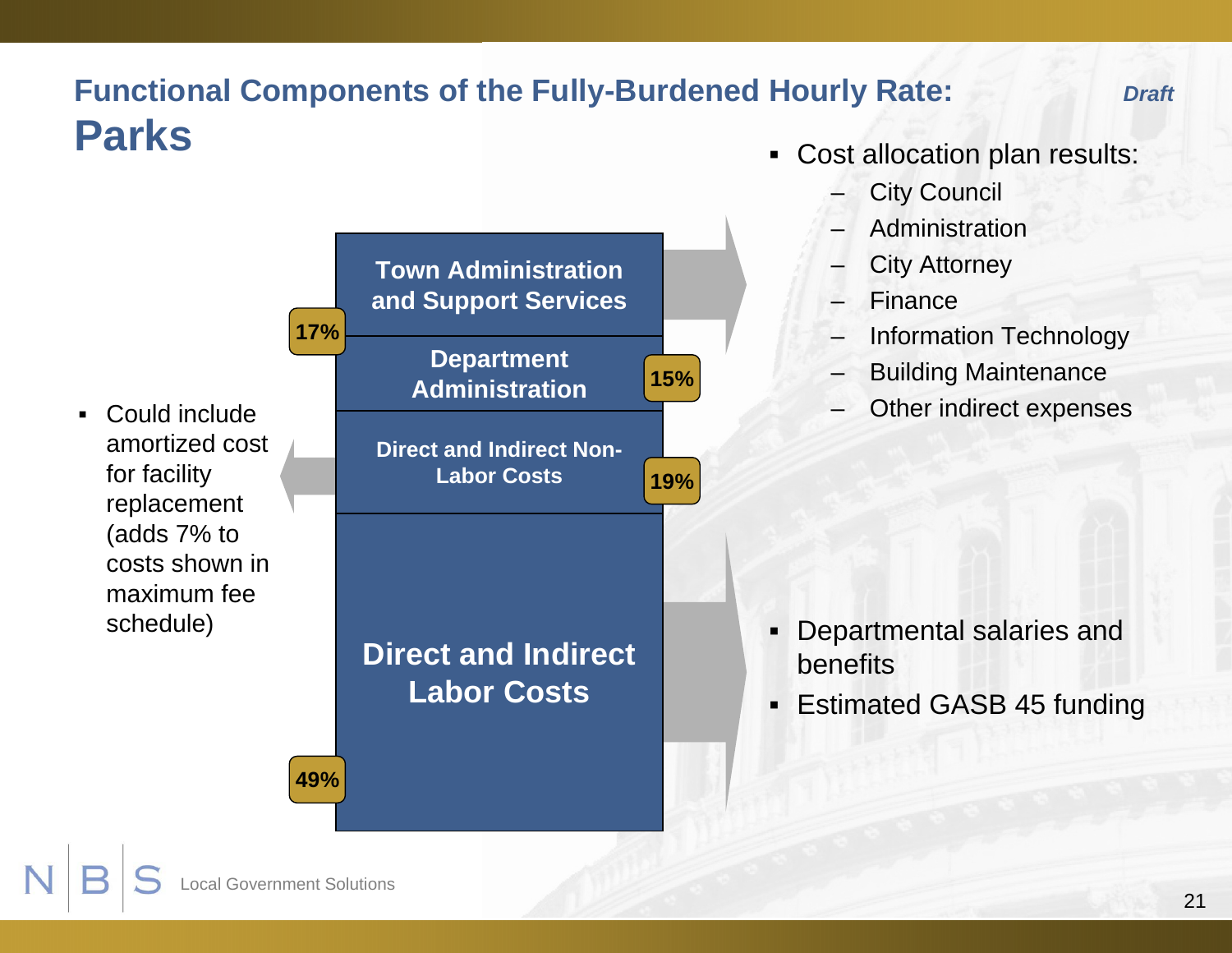#### **Functional Components of the Fully-Burdened Hourly Rate: Parks**

|                                              | <b>Rate per Productive Hour</b>      |                                       |                                                 |
|----------------------------------------------|--------------------------------------|---------------------------------------|-------------------------------------------------|
| <b>Cost Component</b>                        | <b>Facility</b><br><b>Management</b> | <b>Facility</b><br><b>Maintenance</b> | <b>Part-Time Facility</b><br><b>Maintenance</b> |
| <b>Labor Costs</b>                           | \$72.71                              | \$56.25                               | \$20.54                                         |
| <b>Non-Labor Costs</b>                       | \$25.42                              | \$25.42                               | \$25.42                                         |
| Indirect Facility Management and Maintenance | \$77.18                              | \$77.18                               |                                                 |
| <b>Department Administration</b>             | \$19.50                              | \$19.50                               | \$19.50                                         |
| Town Administration & Support Services       | \$22.60                              | \$22.60                               | \$22.60                                         |
| <b>Fully-Burdened Hourly Rate</b>            | \$217.42                             | \$200.96                              | \$88.07                                         |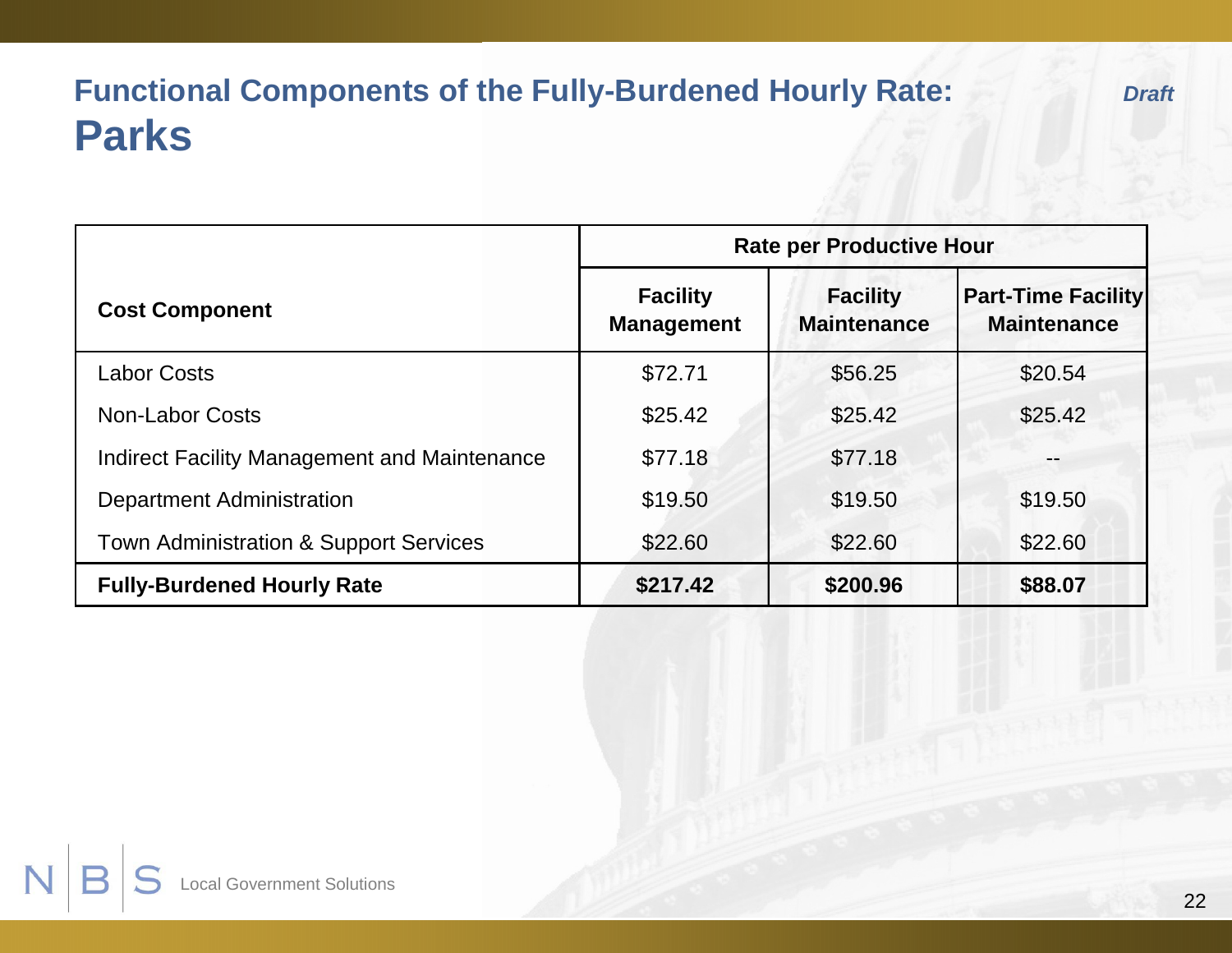#### **Fee Amounts at Maximum Cost Recovery Levels: Parks**

Observations from the Master Fee Schedule:

- ٠ Current cost recovery for weddings/social events differs:
	- One-building rental currently under-recovers costs of service
	- Two-building rental, which is required during peak periods, may require linkage to market rates to sustain current fee levels
- ٠ Current cost recovery for meetings significantly under-recovers full costs of service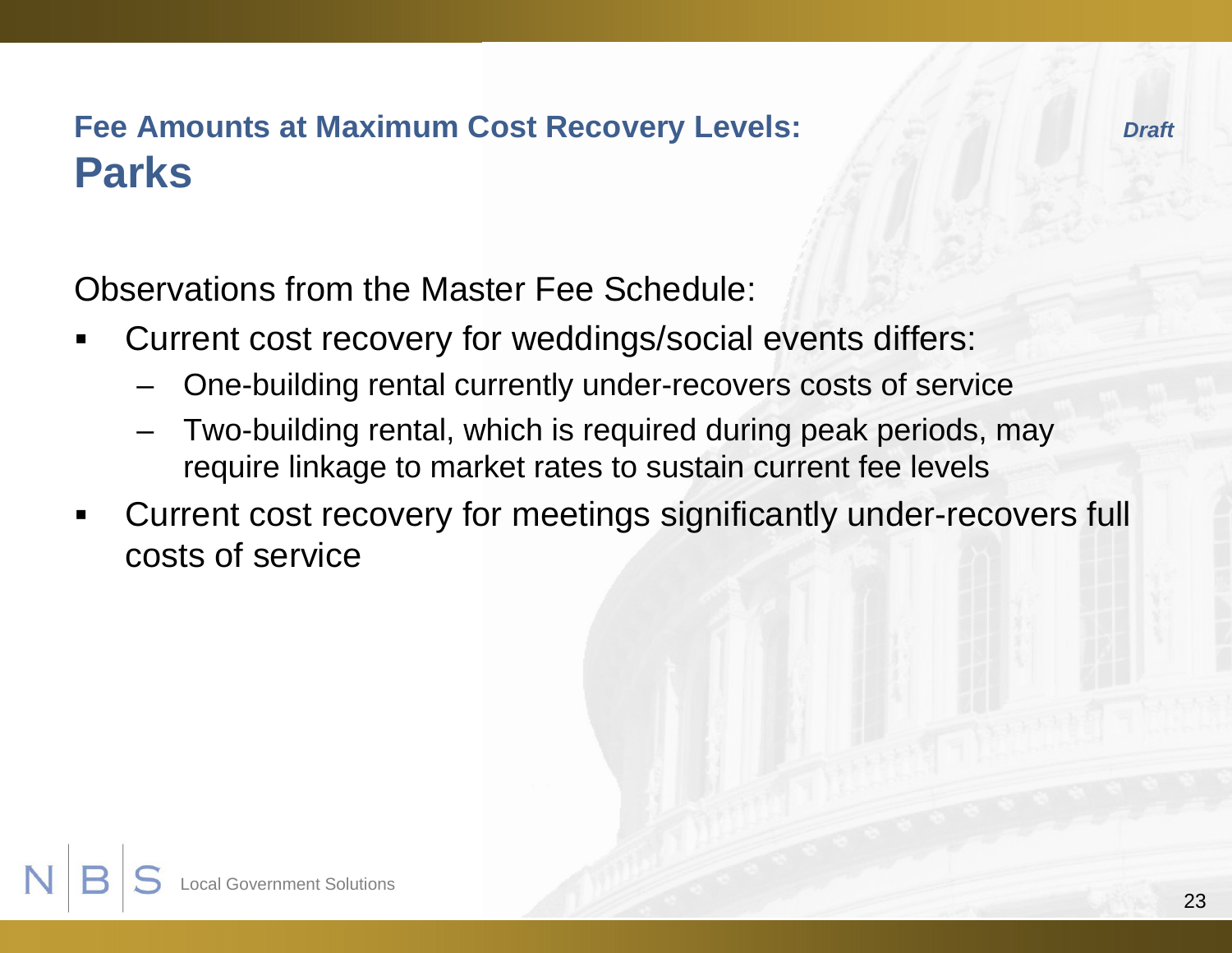#### **Functional Components of the Fully-Burdened Hourly Rate: Police**



- Cost allocation plan results:
	- City Council
	- Administration
	- City Attorney
	- Finance
	- Information Technology
	- Building Maintenance
	- Other indirect expenses

- Departmental salaries and benefits
- Estimated GASB 45 funding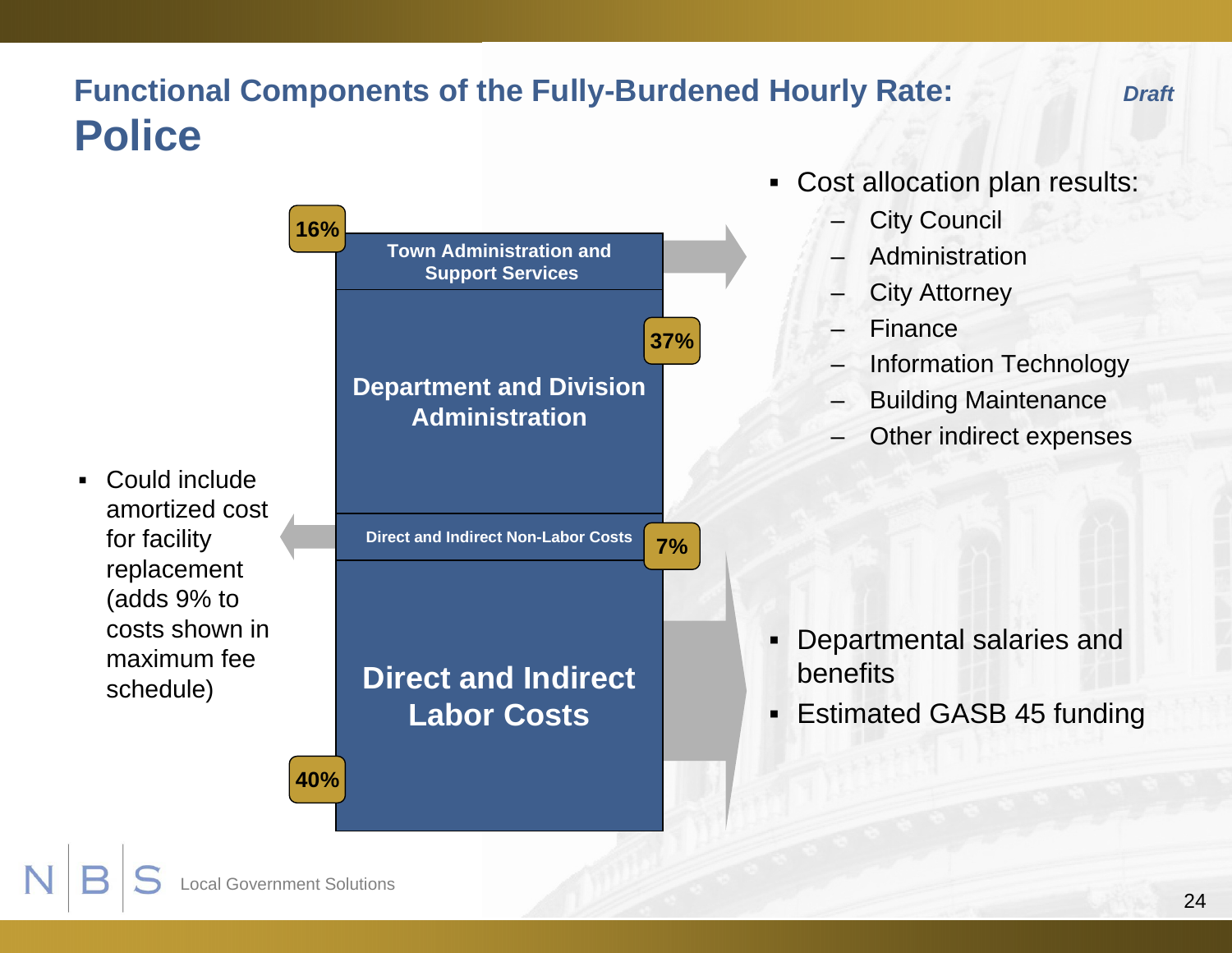#### **Functional Components of the Fully-Burdened Hourly Rate: Police**

|                                                   | <b>Rate per Productive Hour</b>    |                           |  |
|---------------------------------------------------|------------------------------------|---------------------------|--|
| <b>Cost Component</b>                             | Records /<br><b>Communications</b> | Patrol /<br>Investigation |  |
| <b>Labor Costs</b>                                | \$56.46                            | \$80.97                   |  |
| <b>Non-Labor Costs</b>                            | \$9.19                             | \$14.21                   |  |
| Department and Division Administration            | \$59.17                            | \$72.37                   |  |
| <b>Town Administration &amp; Support Services</b> | \$29.49                            | \$29.57                   |  |
| <b>Fully-Burdened Hourly Rate</b>                 | \$154.31                           | \$197.12                  |  |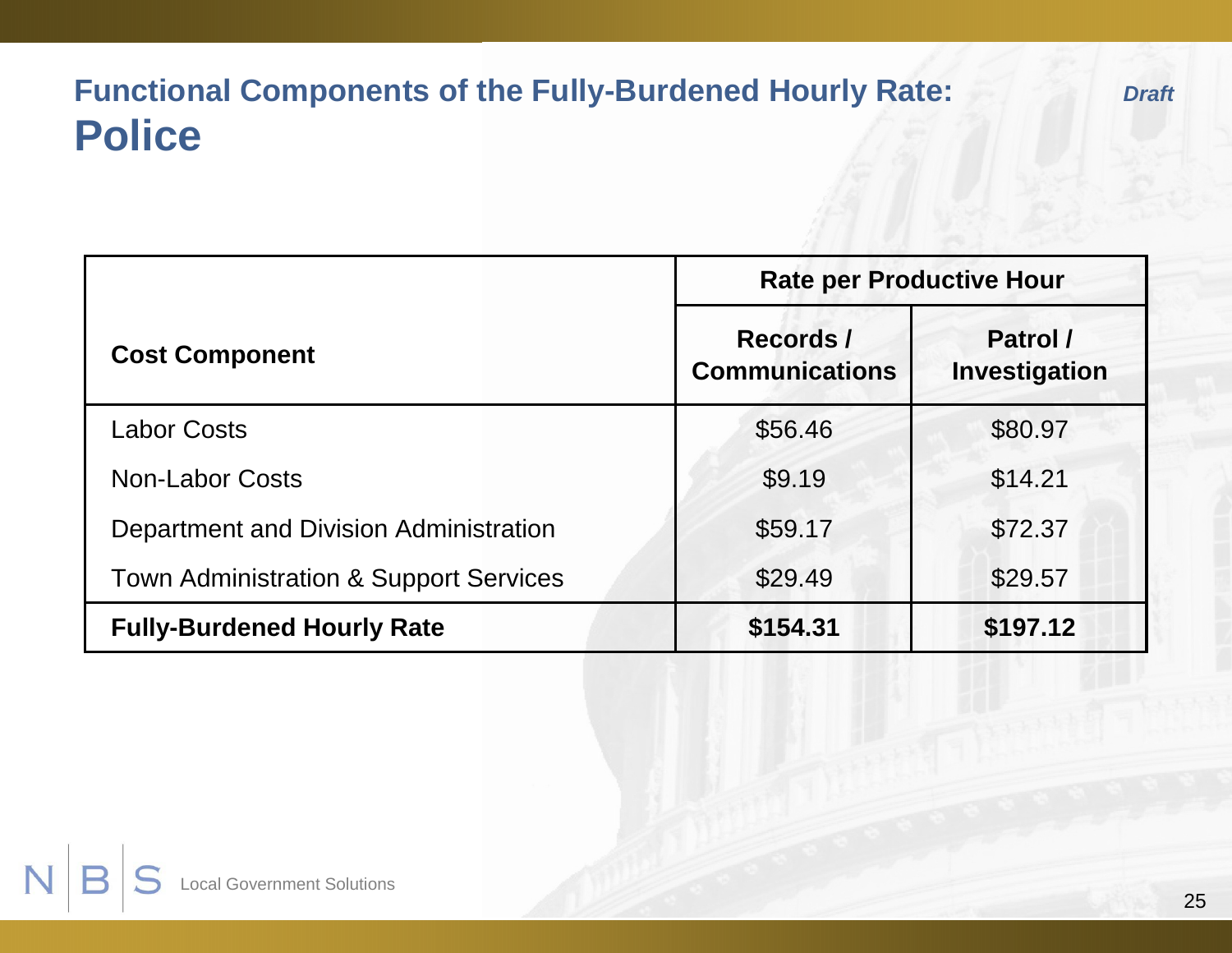Observations from the Master Fee Schedule:

- ٠ Current cost recovery achievement varies across the board
	- Some activities have opportunities for improved cost recovery
	- Updated hourly rates provide an opportunity for improved cost recovery, particularly for Special Service Requests
	- Some fees need to be recalibrated to the costs of service
	- Several activities with no current fee may provide minor cost recovery improvement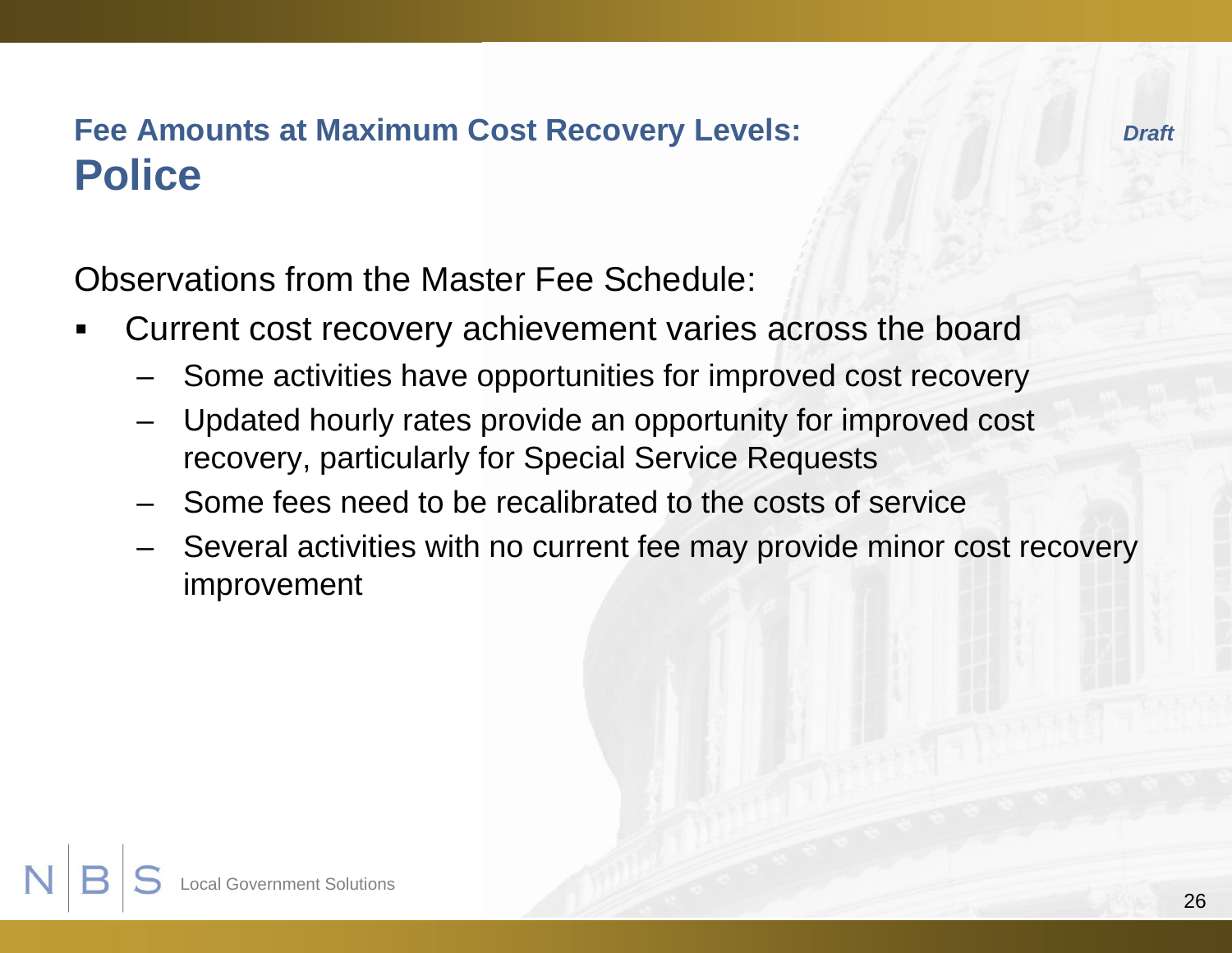#### **Functional Components of the Fully-Burdened Hourly Rate: Administration**



- Cost allocation plan results:
	- City Council
	- Administration
	- City Attorney
	- Finance
	- Information Technology
	- Building Maintenance
	- Other indirect expenses

- Departmental salaries and benefits
- Estimated GASB 45 funding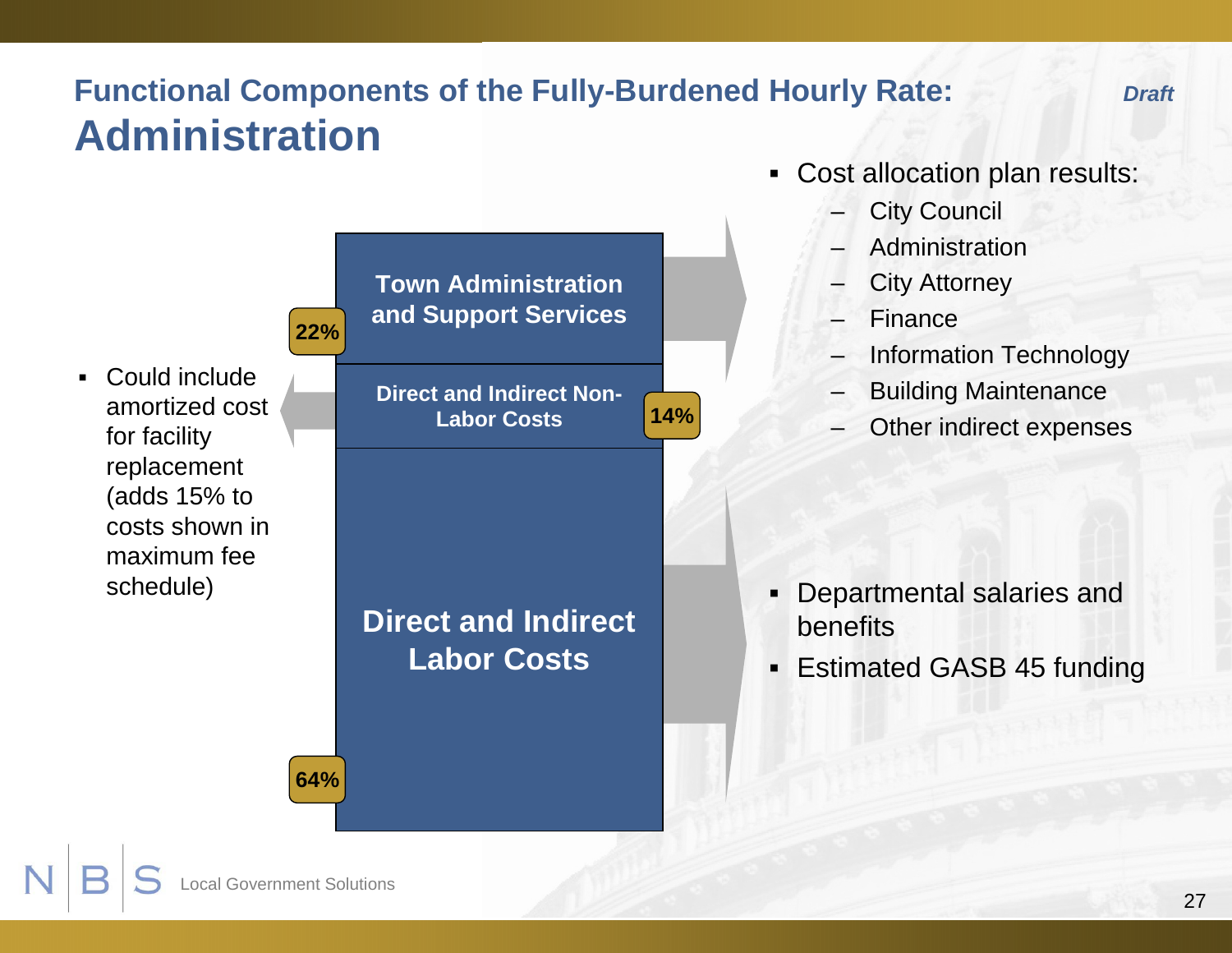# **Functional Components of the Fully-Burdened Hourly Rate: Administration**

|                                                   | <b>Rate per Productive Hour</b> |                       |  |
|---------------------------------------------------|---------------------------------|-----------------------|--|
| <b>Cost Component</b>                             | <b>Finance</b>                  | <b>Administration</b> |  |
| <b>Labor Costs</b>                                | \$101.50                        | \$97.93               |  |
| <b>Non-Labor Costs</b>                            | \$23.29                         | \$19.09               |  |
| <b>Town Administration &amp; Support Services</b> | \$37.46                         | \$30.61               |  |
| <b>Fully-Burdened Hourly Rate</b>                 | \$162.24                        | \$147.63              |  |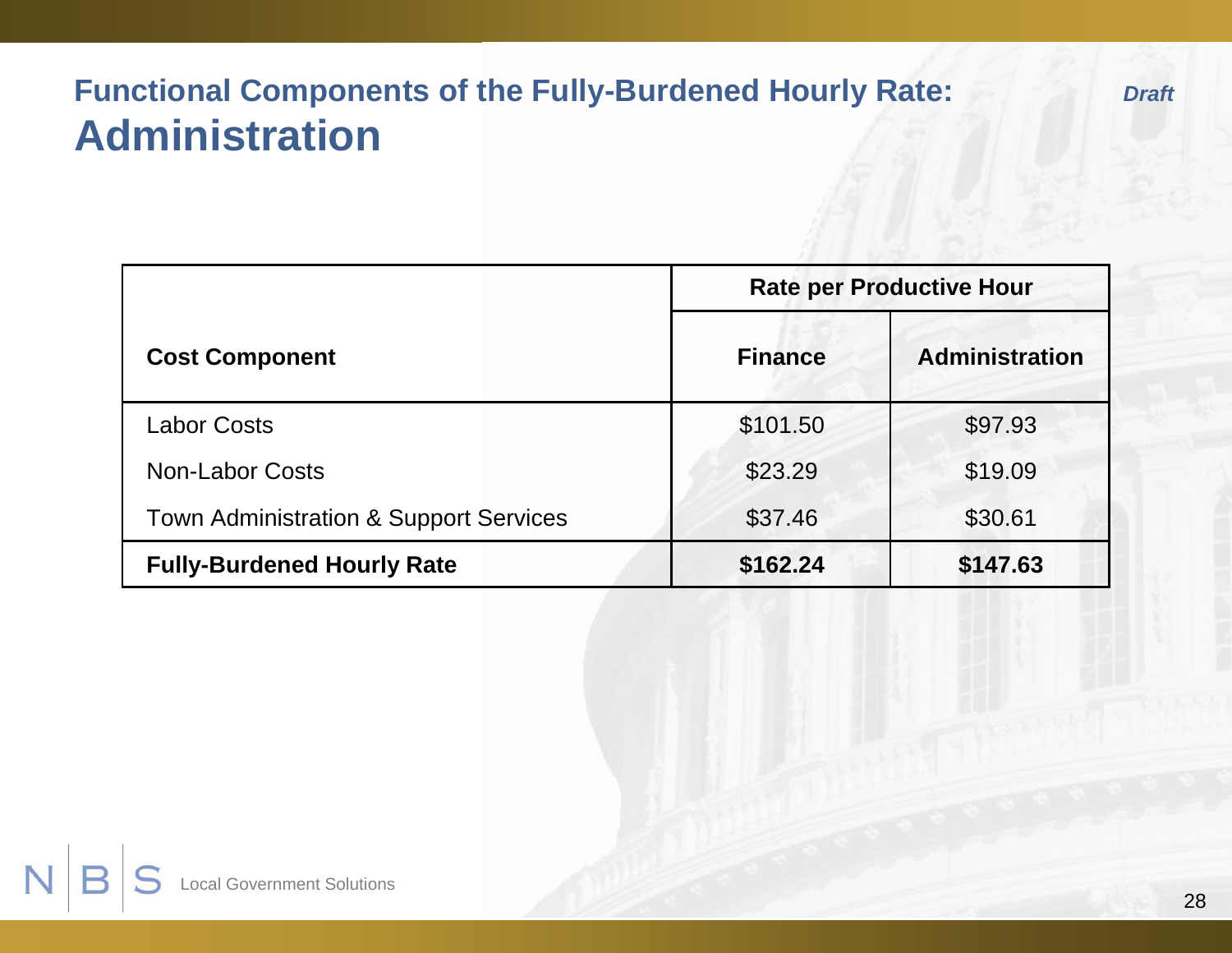#### **Fee Amounts at Maximum Cost Recovery Levels: Administration/Other**

Observations from the Master Fee Schedule:

- ٠ Current cost recovery achievement varies across the board
	- Opportunities exist for improved cost recovery
	- Some recalibration of fees to estimated costs may be necessary
- $\blacksquare$  Draft Master Fee Schedule represents modernization of activities, directing users to free, paperless sources of information